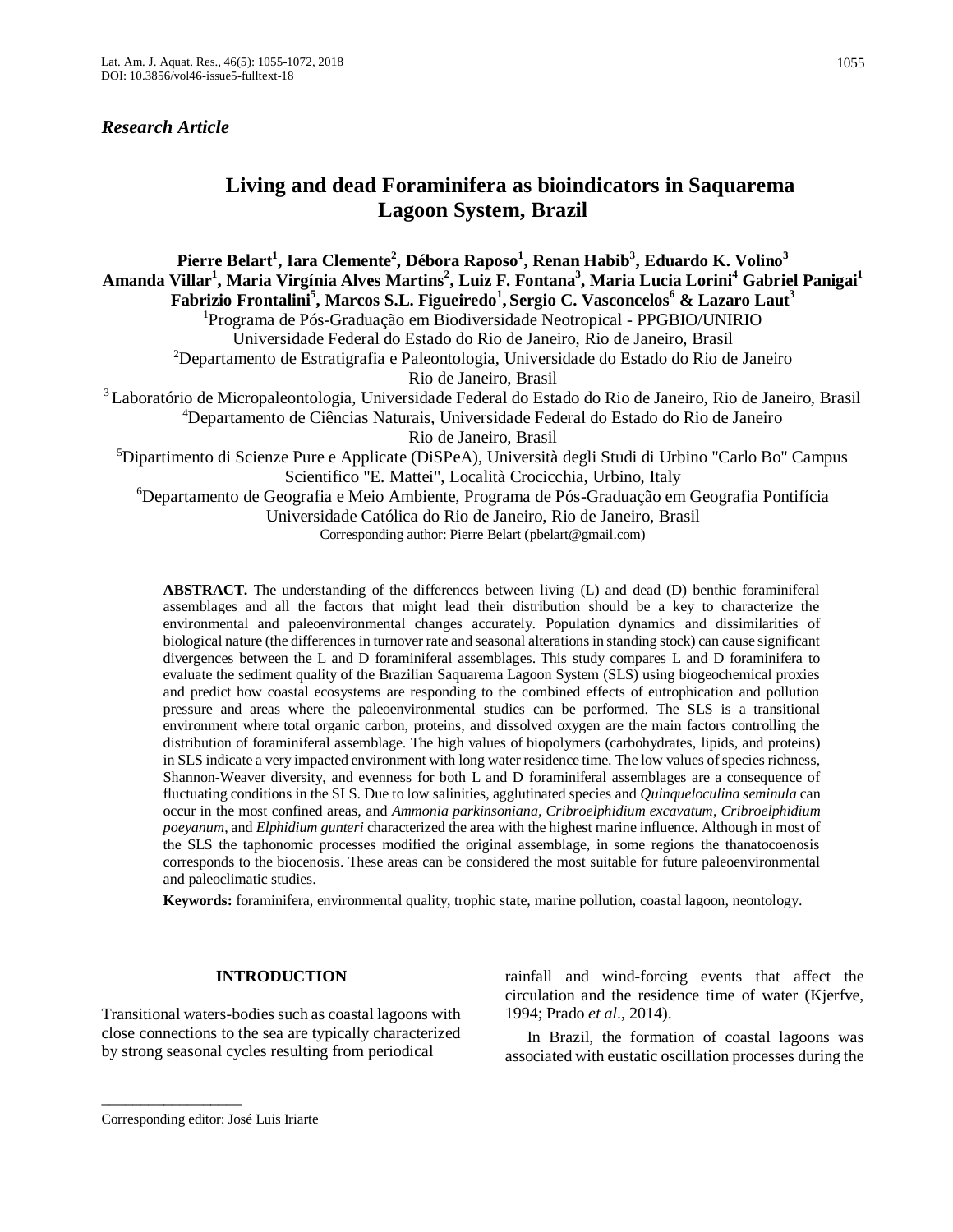Quaternary (Knoppers *et al*., 1999) which can be observed at all shorelines, but mainly in Rio de Janeiro and the Rio Grande do Sul States (Esteves, 1998).

The Brazilian Saquarema Lagoon System (SLS) is connected with oceanic water through the Barra Franca Channel (Fig. 1), an artificial channel stabilized with engineering works in Saquarema Lagoon. A small portion of mangroves occurs in the northern margin of the Urusussanga and Jardim Lagoon (Belart *et al*., 2017; Dias *et al.*, 2017). The Urussanga Lagoon, surrounded by swamps, receives the outflow of three rivers: Mato Grosso (or Rocandor), Tingui and Jundiá. The Seco River drains in the Jardim and the Saquarema lagoons and receives the input of fresh water from the Padre and Bacaxá rivers (Moreira, 1989). In the region, the weather is warm and moist and characterized by rainy season in summer with annual precipitation between 1,000-1,500 mm (Barbiere & Coe-Neto, 1999).

The silting and organic matter accumulation generates high anthropic/natural impact in all Rio de Janeiro lagoons. These processes have accelerated in the last decades by deforestation, erosion related to agricultural activities and disordered population growth in most of the drainage basins. Some of the main impacts in this environment are impairment of water quality by effluent discharges without treatment, and changes in hydrologic balance in the last decades, assigned to engineering works such as the work to stabilize the communication channel with the ocean (Knoppers *et al*., 1999).

Coastal areas have traditionally been occupied by human civilization for the development of cities, industries and other activities promoting environmental stress (Agardy & Alder, 2005). The excessive discharges of nutrients from domestic and industrial effluents, combined with urban and agricultural runoff determine the enrichment of organic and inorganic nutrients in paralic ecosystems (Borja *et al.*, 2012; Silva *et al*., 2013). These inputs intensify the eutrophication process, which is considered the main factor of stress in the coastal and marine environments (Meyer-Reil & Koster, 2000).

In the last decades, Foraminifera have been widely used as a proxy to describe coastal environments (Frontalini & Coccioni, 2007; Frontalini *et al*., 2009; Laut *et al*., 2011; Martins *et al*., 2013, 2015, 2016a, 2016b; Nesbitt *et al*., 2015). Foraminifera is commonly used as bioindicators because they have a short life cycle, which provides quick response to environmental changes, and are abundant, most diversified, with widespread distribution and specific ecological requirements (Murray, 2006; Laut *et al*., 2016a). The distribution of benthic foraminifera is controlled by many factors, such as temperature, salinity, dissolved oxygen, sediment grain size (Murray, 1991, 2001) and changes in the quality and amount of nutrients (Murray, 2006). Sediment characteristics strongly influence their distribution: they are more abundant in finer sediments but they are also influenced by sediment pollution (Bhalla & Nigam, 1986; Alve & Olsgard, 1999: Frontalini & Coccioni, 2007; Martins *et al*., 2013, 2015).



**Figure 1.** Localization map of studied stations in the Saquarema Lagoon System.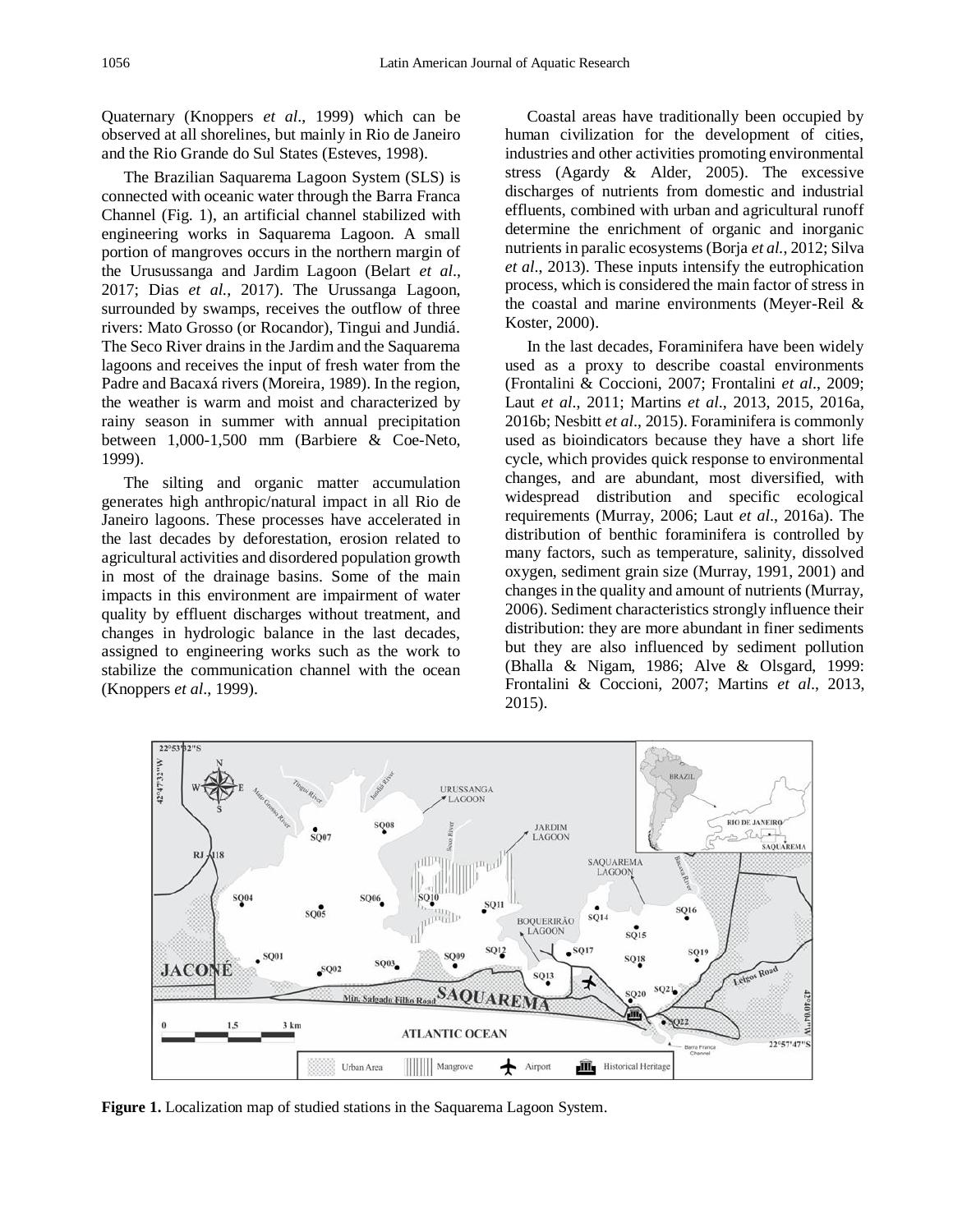The knowledge about foraminiferal biodiversity in the Brazilian southeast coast was based on total assemblages (Vilela *et al*., 2003; Leipnitz *et al*., 2014; Clemente *et al*., 2015). These studies can lead to bias environmental interpretations because after death foraminiferal tests are exposed to taphonomic processes, such as transport, breaking and dissolving of carbonates.

The studies of Raposo *et al*. (2016) and Belart *et al*. (2017) were the only ones in Rio de Janeiro lagoons based exclusively on living assemblages. Both of them have considered a checklist of lagoonal foraminiferal species without an ecological approach. However, the number of living species was lower than that in total foraminiferal assemblages implying possible seasonal differences and/or the occurrence of allochthonous taxa which corroborates the hypothesis that the absence of a study that separates living individuals from the dead might lead to wrong environmental and paleoenvironmental interpretations.

The understanding of the differences between living (L) and dead (D) benthic foraminiferal assemblages and the factors that contribute to their distribution should be a key to accurate interpretations of paleoenvironmental changes (Goineau *et al*., 2015). The abundance and composition of L-assemblage vary over short time periods throughout the year in response to both specific-seasonal reproduction and environmental parameters (Murray, 1991). Population dynamics and dissimilarities of biological nature (differences in turnover rate and seasonal alterations in standing stock) can cause significant divergences between the L and D foraminifera (*e.g.*, Jorissen & Wittling, 1999; De Stigter *et al*., 2007; Duros *et al*., 2014).

This study represents the first contribution to compare the L and D benthic foraminiferal assemblages and the sediment quality in the Saquarema Lagoon System (SLS) using biogeochemical proxies, as well as to predict how coastal ecosystems are responding to the combined effects of eutrophication and pollution pressure. Through these analyzes will allow recognizing the sectors where there is the highest preservation of foraminifera tests, thus delimiting priority areas for the paleoenvironmental studies.

## **MATERIALS AND METHODS**

#### **Study area**

The Saquarema Lagoon System (SLS) is a tropical coastal ecosystem located in southeastern Brazil in the Rio de Janeiro State (22°55'-22°56'S, 42°35'-42°29'W). It has an area of 21.2  $\text{km}^2$ , which extends approximately 11.8 km along the coast with an average depth of less than 2.0 m (Belart *et al.*, 2017; Dias *et al*., 2017). This

system is composed of four large connected lagoons (Fig. 1): Urussanga  $(12.6 \text{ km}^2)$ , Jardim  $(2 \text{ km}^2)$ , Boqueirão (0.6 km<sup>2</sup>) and Saquarema (6 km<sup>2</sup>).

This work is based on the analysis of sediment samples collected in 22 stations in SLS on March 2013 (Fig. 1), each sampled station was geo-referenced with a GPS (model GPSMAP® 78S). The methodology of sampling, data acquisition related to physical and chemical parameters (*e.g.*, temperature, salinity, pH and dissolved oxygen (DO) content in surface water) and benthic foraminifera, as well as granulometric and geochemical data, such as total organic carbon (TOC), total sulfur (TS) and TOC/TS ratio are described by Dias *et al*. (2017).

Stained sediment samples were washed over sieves with mesh openings of 500 and 63 µm. The residual fraction in each sieve was dried at 50°C, and the foraminiferal specimens were concentrated from the remaining sediment by flotation in trichloroethylene (Belart *et al*., 2017). All foraminiferal stained (living specimens) and unstained tests (dead specimens) were picked, identified, and counted under stereoscopic microscopic at 80x magnification. At least, 100 living (L) and 100 dead (D) individuals were counted per sample (Fatela & Taborda, 2002). The number of specimens found in the three replicates was therefore averaged. The generic taxonomical classification of Loeblich & Tappan (1988), and specific concepts of Boltovskoy *et al*. (1980), Debenay *et al*. (2002), and Martins & Gomes (2004) were followed. After identification, the names of species were checked using the World Register of Marine Species (WoRMS, 2014). Diversity was calculated using the Shannon index (H'), expressed by the formula:  $H' = \sum p_i \ln(p_i)$ . The formula calculated the mean evenness (or homogeneity):  $J' = H'$  $ln(S)^{-1}$ , using the software MVSP.

## **Organic matter compounds**

The total biopolymer concentration (BPC) consisting of lipids (LIP), proteins (PTN) and carbohydrates (CHO) were determined. These variables were analyzed in the sediment according to the methodology described by Dias *et al.* (2017) in the Laboratory of Palynofacies & Organic Facies of the Federal University of Rio de Janeiro (FURJ). The relative enrichment of biopolymers was evaluated through several parameters: PTN, CHO, LIP, BPC and PTN/CHO.

#### **Interpolation maps**

The maps shaped with ArcMap 10.5 and the Spline with Barriers (SWB) tool were configured with cell size 15 and 0 of a smooth factor, for this study in accordance to Dias *et al*. (2017). The interpolation shows the spatial distribution of the parameters concentration inside the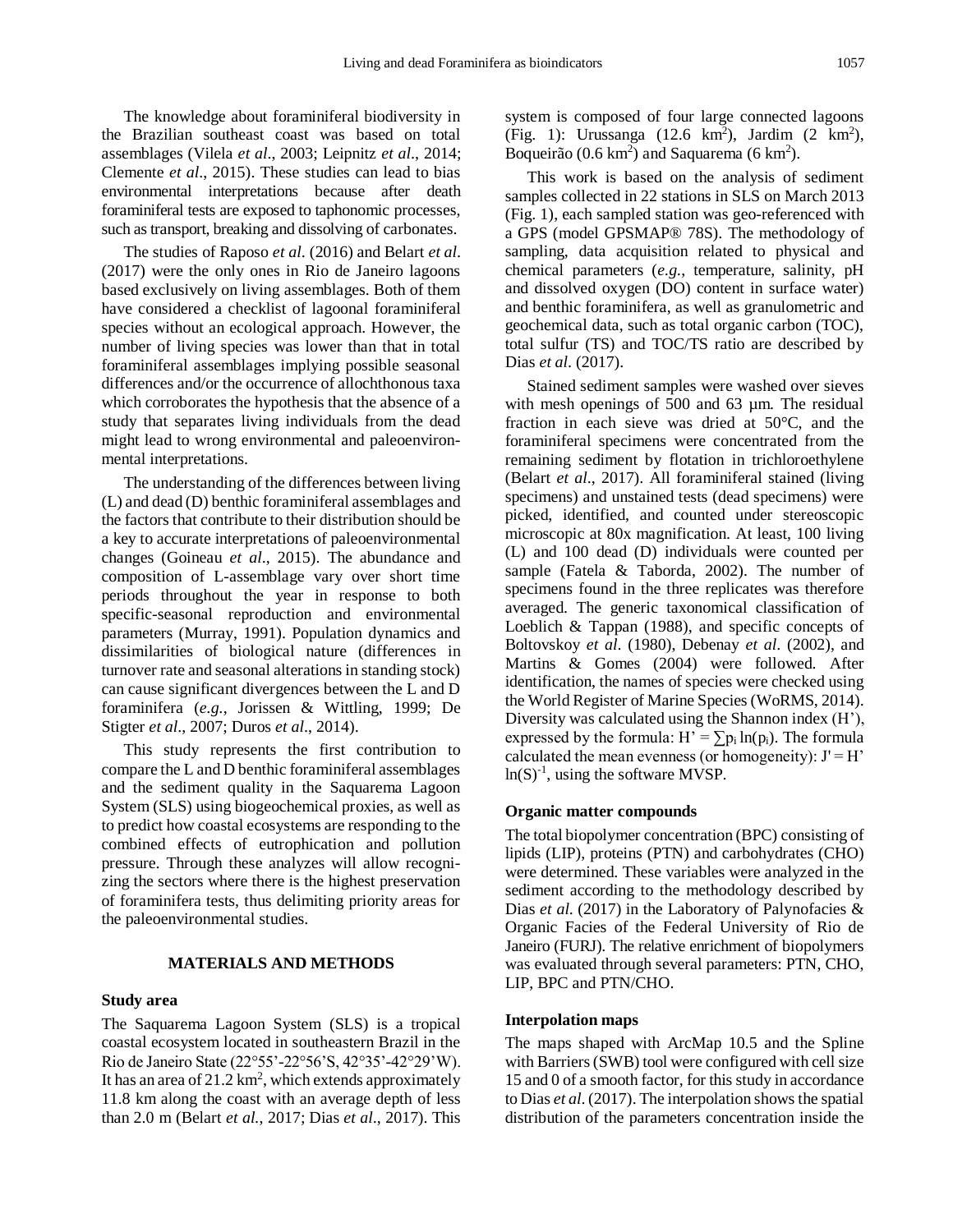lagoon and spatial distribution of ecological indexes and Foraminifera species. Coordinates are provided in WGS84.

## **Statistical analysis**

Only samples with foraminiferal number >100 in L and D assemblages were considered for statistical analyses. Detrended Correspondence Analysis (DCA) was used to correlate the multiple environmental variables and their influence on ecological relationships and distribution of L and D assemblages. DCA analysis was performed in PCord 5.0 Software and based on the Relative Euclidean Distance for calculation of variance coefficient. DCA analysis was based on the relative abundance of L and D foraminifers' species (Appendix 1), as well as the physical and chemical parameters (pH, DO and salinity) and geochemical data such as BPC, CHO, LIP, PTN, TOC, and TS. Before the DCA analysis, these data were standardized to the square root of 0.5 to decrease the difference between the parameters scale.

Q-mode Cluster Analysis (CA) using the relative abundance of all species identified (Appendix 1) and based on the Euclidian Distance with Ward Linkage was applied to order the stations in groups with similar characteristics regarding L- and D-foraminifera. All data were normalized with the square root of 0.5 before the statistical analysis in PCord 5.0 software.

## **RESULTS**

#### **Water parameters**

The water temperature showed small variations in the SLS. The highest and lowest temperature values (47.9 and 24.9°C) were recorded at stations SQ07, located near the mangrove fringe on the north bank of the Urussanga Lagoon, and SQ20 close to the communication channel between the Saquarema Lagoon and the Atlantic Ocean, respectively (Table 1).

The lowest and highest values of salinity (30.7 and 43.3) were measured at stations SQ08, in the Urussanga Lagoon, and SQ18, near Barra Franca Channel, respectively (Table 1). The highest pH value (8.7) was recorded in stations SQ02, SQ03 and SQ09 in the Urussanga Lagoon and the lowest (7.8) in SQ20 from the Saquarema Lagoon (Table 1). The maximum value of DO  $(8.3 \text{ mg } L^{-1})$  was recorded in the SQ03 station from the Urussanga Lagoon and the minimum (5.5 mg  $L^{-1}$ ) in SQ10 station from the Jardim Lagoon (Table 1).

## **Grain-size and organic matter analysis**

Clay fraction ranged from 16.1% to 44.95% in stations SQ09 and SQ07, respectively, and silt from 42.8% to 80.2% in stations SQ08 and SQ04, respectively (Table

1). The predominant grain size fraction in SLS surface sediments was silt, but in the stations located near the Barra Franca Channel and in SQ03 station located on the south bank of the Urussanga Lagoon sandy fractions dominated.

The minimum TOC recorded value was 0.09% in SQ22 station located in the communication channel with the Atlantic Ocean and maximum 21.5% in SQ10 station located on the Jardim Lagoon (Table 1). The highest value of TS (4.95%) was recorded in SQ08 station located on the northern bank of the Urussanga Lagoon, situated near the Mato Grosso River's mouth and the lowest in stations SQ20 and SQ21 (0.02%) from Saquarema Lagoon (Table 1). The ratio TOC:TS varied between 16.2 and 0.431 in stations SQ20 and SQ22, respectively.

The highest BPC content  $(32.96 \text{ mg } C \text{ g}^{-1})$  was found in SQ02 station located on the south bank of Urussanga Lagoon, and the lowest value was found in  $SQ22$  (1.78 mg C  $g^{-1}$ ). The maximum PTN value was recorded in SQ10 station  $(4.64 \text{ mg } C \text{ g}^{-1})$  and the minimum in the SQ22 station (0.45 mg  $\overline{C}$  g<sup>-1</sup>). The highest and the lowest average CHO content was recorded in the Boqueirão  $(21.7 \text{ mg } C \text{ g}^{-1})$  and the Saquarema Lagoon  $(14.4 \text{ mg } C \text{ g}^{-1})$ , respectively. The highest average LIP content was found in the Jardim Lagoon (5.45 mg C  $g^{-1}$ ) followed by the Boqueirão Lagoon (4.48 mg  $C$  g<sup>-1</sup>). The lowest average value (3.02  $mg C g^{-1}$ ) of LIP was found in the Saquarema Lagoon.

## **Living and dead foraminiferal assemblages**

A total of 3,493 specimens belonging to 8 species and 3,430 specimens belonging to 9 species were picked and identified in the L and D assemblages, respectively (Fig. 2). The lowest L-foraminifera density (102 ind 50 mL<sup>-1</sup>) was found in SQ04. In the other stations, the Lforaminifer density ranged from 140 ind 50  $mL^{-1}$  in the inner portion of the Jardim Lagoon (SQ11) to 399 ind 50 m $\mathbf{L}^{-1}$  in the Saquarema Lagoon (SQ20) (Fig. 2).

The D-foraminifera density ranged from 115 ind 50  $mL^{-1}$  in SQ04 to 338 ind 50 mL<sup>-1</sup> in SQ18 (Saquarema Lagoon). No L-foraminifera were found in SQ02, SQ03, SQ04, SQ05, SQ6, SQ07 and SQ22 (Fig. 2). In the stations SQ01, SQ03, SQ05, SQ06, SQ07, and SQ22 the D-foraminifera were absent.

For L-assemblages, the H' index values ranged from 0.2 to 1.4; the lowest and highest values were found in SQ08 at the Urussanga Lagoon and in SQ09 at the Jardim Lagoon, respectively. For D-assemblages, the H' index values varied between 0.6 and 1.6 in SQ08 (Urussanga Lagoon) and SQ12 (Jardin Lagoon), respectively (Fig. 2). The J' values varied between 0.2- 0.9 and 0.6-0.9 for the L and D assemblages, respectively (Fig. 2).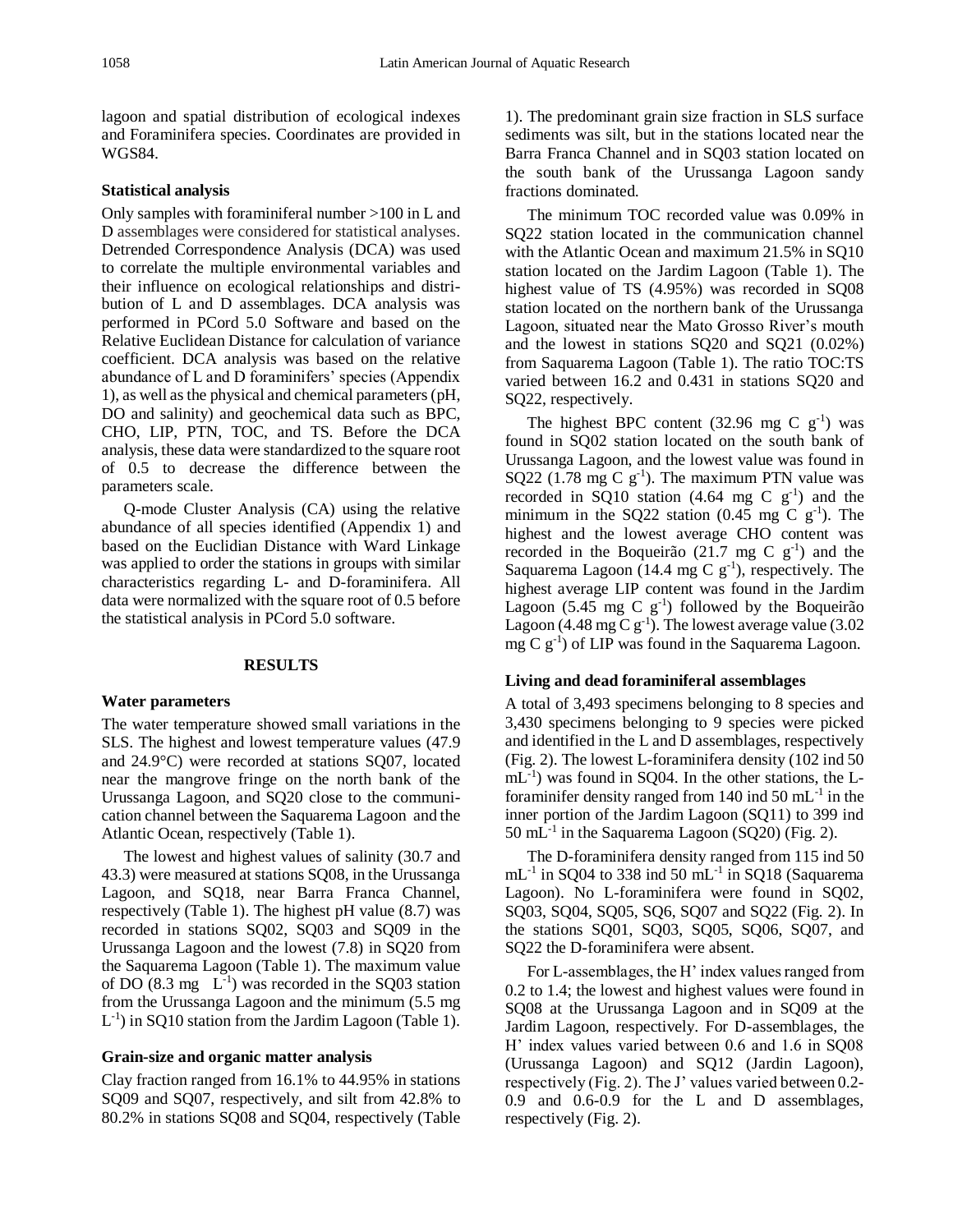**Table 1.** Geographic coordinates of stations, grain size, total organic carbon (TOC; %), total sulphur (TS; %), carbohydrates (CHO; mg C  $g^{-1}$ ), lipids (LIP; mg C  $g^{-1}$ ), proteins (PTN; mg C  $g^{-1}$ ), total biopolymeric carbon (BPC; mg C  $g^{-1}$ ) are presented. This table also shows salinity (Sal), pH, dissolved oxygen  $(O_2, mg L^{-1})$  and temperature  $(T, {}^{\circ}C)$  measured at each sampling station.

|                  | Long                          | Lat                         | O <sub>2</sub>       |     | T               | Sal  | <b>PTN</b>   | <b>CHO</b>   | <b>LPI</b>   | <b>BPC</b>   | <b>TOC</b> | <b>TS</b>      | Sand | Silt     | Clay           |
|------------------|-------------------------------|-----------------------------|----------------------|-----|-----------------|------|--------------|--------------|--------------|--------------|------------|----------------|------|----------|----------------|
|                  | (W)                           | (S)                         | (mg L <sup>1</sup> ) | pH  | $({}^{\circ}C)$ |      | $(mg C g-1)$ | $(mg C g-1)$ | $(mg C g-1)$ | $(mg C g-1)$ | (% )       | (% )           | (% ) | (% )     | (%)            |
| SQ01             | 42°35'5.63"                   | 22°55'27.90"                | 7.3                  | 8.5 | 26.3            | 32.8 | 3.5          | 11.9         | 2.8          | 18.2         | 11.9       | 3.4            | 1.5  | 71.6     | 26.8           |
| SQ02             | 42°34'19.55"                  | 22°55'37.83"                | 7.8                  | 8.7 | 25.8            | 33.5 | 2.4          | 25.9         | 3.0          | 31.4         | 10.2       | 3.7            | 5.0  | 70.9     | 24.1           |
| SQ03             | 42°33'30.27"                  | 22°55'33.00"                | 8.3                  | 8.7 | 26.6            | 33.1 | 2.7          | 4.6          | 1.6          | 8.9          | 0.5        | 0.1            | 99.9 | 0.0      | 0.1            |
| SQ04             | $42^{\circ}35'16.65"$         | 22°54'56.30"                | 7.4                  |     | 8.6 27.7        | 33.3 | 3.0          | 13.9         | 3.3          | 20.2         | 12.7       | 4.5            | 0.7  | 80.2     | 19.1           |
| SQ05             | 42°34'23.95"                  | $22^{\circ}54'55.19"$       | 7.8                  | 8.6 | 27.7            | 31.6 | 2.6          | 19.8         | 3.3          | 25.7         | 10.7       | 4.2            | 2.3  | 70.3     | 27.4           |
| SO <sub>06</sub> | 42°33'25.69"                  | $22^{\circ}54'45.95"$       | 6.7                  | 8.5 | 28.3            | 31.2 | 2.7          | 14.2         | 3.3          | 20.2         | 10.1       | 4.6            | 0.3  | 60.3     | 39.4           |
| SQ07             | 42°34'35.83"                  | 22°53'59.91"                | 7.2                  | 8.4 | 47.9            | 31.1 | 2.8          | 23.4         | 3.1          | 29.3         | 9.4        | 4.6            | 1.9  | 53.2     | 45.0           |
| SO08             | 42°33'27.18"                  | 22°53'46.68"                | 7.0                  | 8.4 | 27.6            | 30.7 | 3.4          | 13.3         | 2.9          | 19.6         | 11.9       | 5              | 10.3 | 55.3     | 34.4           |
| SO <sub>09</sub> | 42°32'22.21"                  | 22°55'25.49"                | 7.9                  | 8.7 | 26              | 33.8 | 2.7          | 21.5         | 3.4          | 27.6         | 8.4        | 3.3            | 25.7 | 57.6     | 16.7           |
| SQ <sub>10</sub> | 42°32'45.95"                  | 22°54'39.60"                | 5.5                  | 8.2 | 26.8            | 33.5 | 4.6          | 10.3         | 3.6          | 18.5         | 21.5       | 3.4            | 13.4 | 56.9     | 29.7           |
| SQ11             | 42°32'0.49"                   | $22^{\circ}54'44.77"$       | 5.9                  | 8.2 | 27.6            | 31.0 | 2.8          | 20.1         | 3.7          | 26.7         | 9.3        | 3.9            | 13.2 | 48.9     | 37.9           |
| SQ12             | 42°31'42.99"                  | $22^{\circ}55'17.95"$       | 6.1                  | 8.5 | 27.8            | 31.8 | 2.6          | 24.7         | 3.4          | 30.8         | 8.4        | 3.1            | 1.1  | 66.8     | 32.1           |
| SQ13             | 42°31'4.91"                   | $22^{\circ}55'37.92"$       | 6.1                  | 8.6 | 27.5            | 32.4 | 2.7          | 19.3         | 3.1          | 25.1         | 6.5        | 2.9            | 17.4 | 57.6     | 25.0           |
| SQ <sub>14</sub> | $42^{\circ}30^{\circ}26.15$ " | $22^{\circ}54'44.39"$       | 6.9                  | 8.4 | 26.9            | 34.3 | 2.7          | 19.8         | 2.7          | 25.1         | 5.2        | 3.0            | 4.1  | 74.1     | 21.8           |
| SO15             | 42°29'46.12"                  | 22°54'57.39"                | 7.2                  | 8.5 | 26.1            | 34.5 | 2.3          | 21.3         | 2.5          | 26.1         | 5.1        | 2.8            | 3.2  | 75.5     | 21.3           |
| SQ16             | 42°29'11.66"                  | $22^{\circ}54'47.40"$       | .07                  | 8.6 | 26              | 34.0 | 2.4          | 20.1         | 3.0          | 25.5         | 4.0        | 2.8            | 2.9  | 73.8     | 23.3           |
| SQ17             | 42°30'49.99"                  | 22°55'8.12"                 | 7.2                  | 8.5 | 26              | 34.0 | 2.6          | 24.0         | 2.8          | 29.4         | 5.3        | 2.4            | 13.5 | 57.1     | 29.4           |
| SO18             | 42°29'41.91"                  | $22^{\circ}55'23.36"$       | 6.4                  | 8.4 | 25.4            | 43.3 | 2.1          | 22.7         | 2.2          | 27.0         | 4.0        | 2.2            | 25.3 | 42.8     | 31.9           |
| SO <sub>19</sub> | 42°28'59.72"                  | 22°55'14.20"                | 6.5                  | 8.5 | 26.1            | 34.1 | 2.7          | 21.5         | 3.5          | 27.8         | 4.2        | 1.7            | 6.4  | 73.6     | 20.1           |
| SQ20             | 42°29'56.69"                  | 22°55'46.96"                | 6.4                  | 7.8 | 24.9            | 34.5 | 2.0          | 3.1          | 0.7          | 5.8          | 0.3        | $\theta$       | 100  | $\Omega$ | $\theta$       |
| SQ21             | $42^{\circ}29'19.20"$         | 22°55'36.72"                | 6.8                  | 8.4 | 26.4            | 34.0 | 2.2          | 5.7          | 1.1          | 9.1          | 0.2        | $\overline{0}$ | 100  | $\Omega$ | $\overline{0}$ |
| SQ22             | 42°29'32.31"                  | $22^{\circ}56^{\circ}0.11"$ | 6.7                  | 8.2 | 25.7            | 34.3 | 0.4          | 1.1          | 0.2          | 1.7          | 0.1        | 0.2            | 100  | $\theta$ | $\overline{0}$ |

*,*

The dominant families in both assemblages were Ammoniidae and Elphidiidae (Rotaliida Order, Rotalioidea Superfamily). *Ammonia tepida* and *Ammonia parkinsoniana* were the most abundant species throughout the lagoonal system, followed by *Cribroelphidium excavatum* both in L and D-assemblages (Fig. 3).

*Ammonia tepida* was present in L-assemblages in all stations (Fig. 3). The highest density of this species in L-assemblages was found along the Saquarema margin  $(48 \text{ ind } 50 \text{ mL}^{-1} \text{ in } SQ21 \text{ and } 318 \text{ ind } 50 \text{ mL}^{-1} \text{ in } SQ20)$ and in the Urussanga Lagoon in station SQ08 (up to 165 ind 50 mL-1 ). In D-assemblages, *A. tepida* reached the highest densities in the Saquarema Lagoon (up to 173 ind 50 mL-1 ) and lowest values in the Urussanga Lagoon  $(1-21 \text{ ind } 50 \text{ mL}^{-1})$  (Fig. 3).

*Ammonia parkinsoniana* was found in all stations in both L and D-assemblages. The highest density values of *A. parkinsoniana* both in L and D-assemblages were identified in the northern margin of the Saquarema Lagoon (110 tests). In the northern part of the Urussanga Lagoon (SQ08), the density of *A. parkinsoniana* in L-assemblages reached 7 ind 50 mL-1 to in D-assemblage to 134 ind 50 mL-1 . *Cribroelphidium excavatum* was present along the Saquarema

and Jardim lagoons in both L and D-assemblages (Fig. 3).

This species reached the highest density in Lassemblage, at station SQ21 (201 ind 50 mL $^{-1}$ ) and in D-assemblage at station SQ13 (63 ind 50 mL $^{-1}$ ). *Cribroelphidium poeynum* was found in the L-1 assemblage only in SQ20 with low density  $(6 \text{ ind } 50 \text{ mL}^{-1})$ but in D-assemblage was distributed in Saquareama, Jardim, Boqueirão and Urussanga lagoons with a density ranging from 4-11 ind 50 mL-1 . *Elphidium gunteri* (Elphidiidae Family) was restricted to the north margin in Saquarema, Boqueirão and Jardim lagoons with density values between  $4-56$  ind  $50$  mL<sup>-1</sup> (Fig. 4). *Quinqueloculina seminula* (Hauerinidae family) was found only in the Urussanga and Jardim lagoons both in L and D-assemblages (Fig. 4). The highest densities of *Q. seminula* in D-assemblage were reached in the Jardim Lagoon and the western part of the Urussanga Lagoon. *Buliminella elegantissima* (Buliminellidae family) was found only in D-assemblage at stations SQ10 and SQ15 in Jardim and Saquarema lagoons, respectively. A few agglutinated species (Order Lituolida) including *Ammotium salsum* (D-assemblages) *Haplophragmoides wilberti* (L-assemblages) and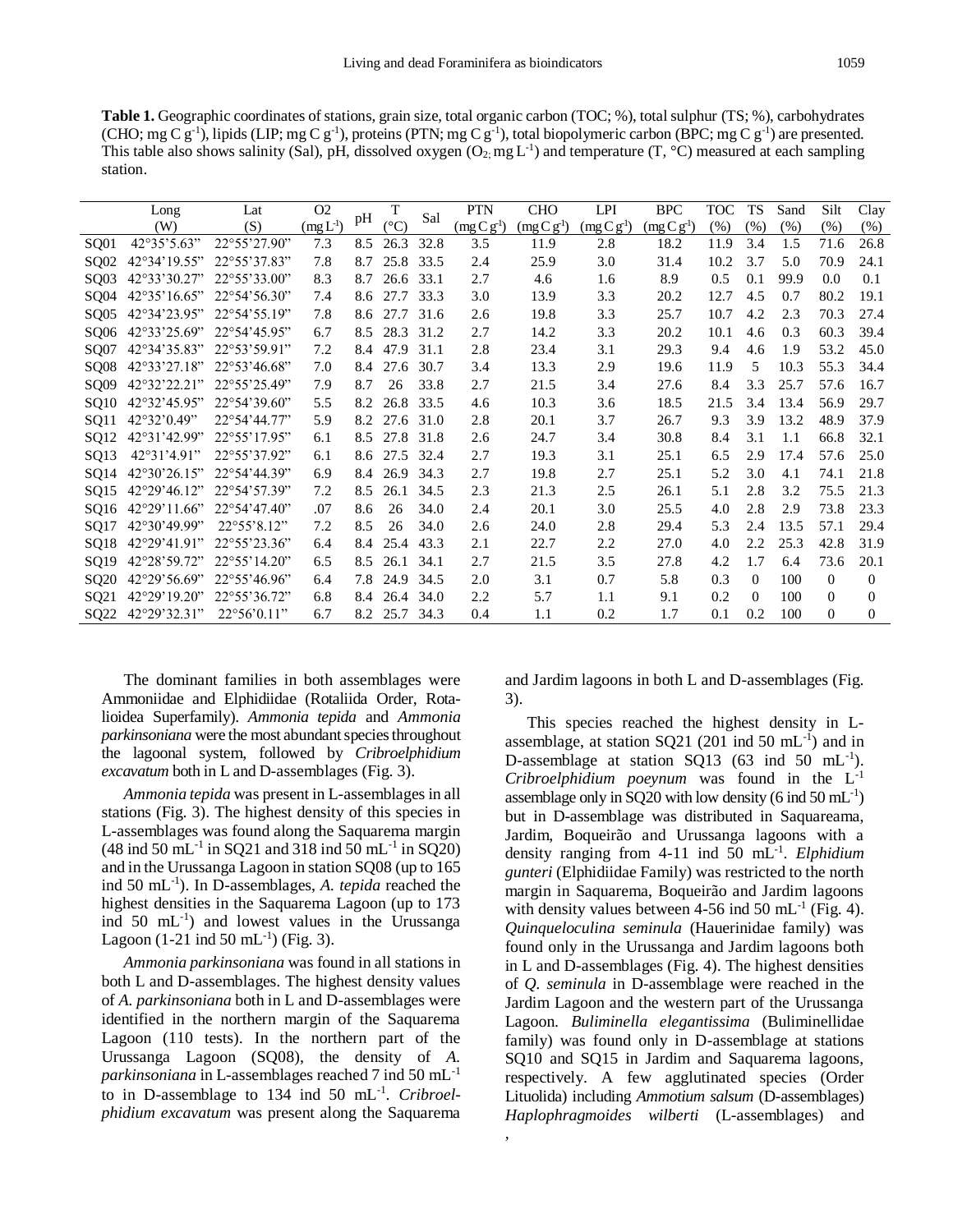

Figure 2. Distribution of living and dead foraminiferal density (ind 50 mL<sup>-1</sup>), species richness, diversity of Shannon and evenness in SLS.

*Trochamminita salsa* (both L and D assemblages) were exclusively identified in the Urussanga Lagoon (SQ04).

## **Statistical analyses**

The DCA analysis (Fig. 5) with 81% variance coefficient for the axis 1 and 14% for the axis 2 shows that the agglutinated species (*A. salsum-*D, H. Wilbert*-* L, and *T. salsa*-L and D) and *Q. seminula* (L and D) were related to higher values of TOC, TS, Temperature, PTN, DO and LIP values (axis 1). *Ammonia tepida-*D and *A. parkinsoniana-*L were associated with higher values of salinity, CHO, and sandy sediments, as well as, *C. excavatum* and *C. gunteri* (in axis 1). *Elphidium poeyanum* in both L- and D-assemblages was related to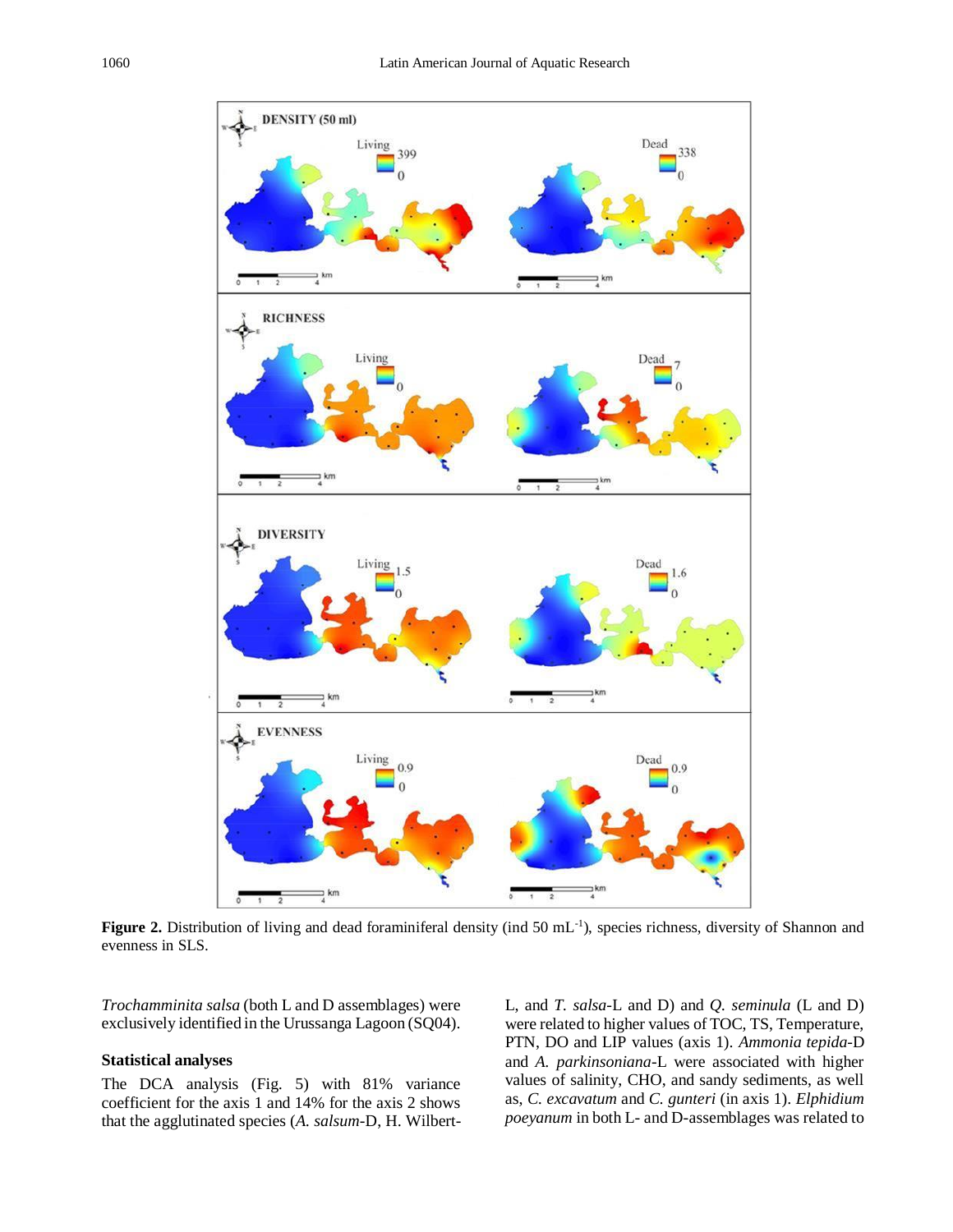

Figure 3. Species distribution of living and dead density (ind 50 mL<sup>-1</sup>) of *A. parkinsoniana*, *A. tepida* and *C. excavatum* in SLS.

sand fraction, in axis 2. On the other hand, *A. tepida*-L and *A. parkinsoniana*-D were linked to axis 2 and the increase of clay fraction, TOC, TS, Temperature, PTN, DO and LIP (Fig. 5).

The Q-mode cluster analysis allowed the identification of five groups of stations in SLS considering 78% of similarity (Fig. 6). Group I is represented by stations SQ21-L and SQ21-D; Group II by stations SQ09-L, SQ09-D, SQ10-L, SQ12-L, SQ12- D, SQ13-L, SQ14L, SQ14-D, SQ15-L, SQ15-D, SQ19- L, SQ16-L and SQ18-L; Group III by stations SQ08-L, SQ08-D, SQ17-L, SQ20-L; Group IV by stations SQ11-L, SQ11-D, SQ13-D, SQ10-D, SQ16-D, SQ17- D, SQ18-D,SQ19-D, SQ20-D; and Group V by station SQ04-L and SQ04-D.

#### **DISCUSSION**

## **Bottom hydrodynamic and bathymetry of the SLS**

Teodoro *et al*. (2010) suggested that the dominance of silty fractions indicates reduced velocities of bottom water currents as occurs in the SLS, except in the Saquarema Lagoon where sandy sediment and low values of TOC dominate (Dias *et al*., 2017). Thus the hydrodynamic regime seems to be more intense in the Saquarema Lagoon due to the proximity to the ocean connection through the Barra Franca Channel, strong tidal currents, and winds. On the other hand, the Urussanga Lagoon is considered the most confined region of the SLS, where the predominance of muddy sediments and high TOC content were founded.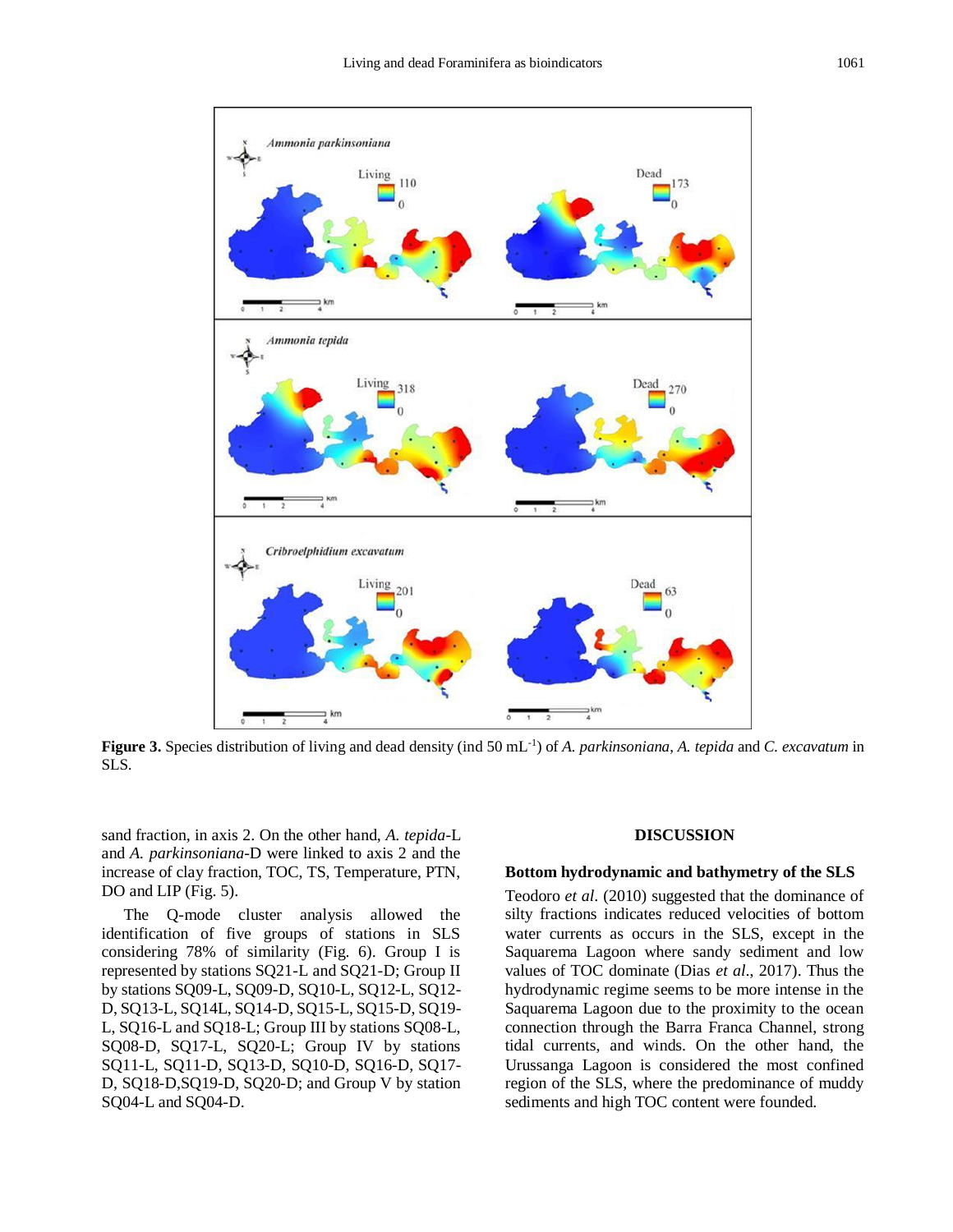

**Figure 4.** Species distribution of living and dead density (ind 50 mL<sup>-1</sup>) of *C. poeyanum, E. gunteri* and *Q. seminula* in SLS.

According to Dias *et al*. (2017), sandy sediments are more common in shallow areas with depth less than 0.5 m. It was possible to identify an increase of this sediment fraction in much of the southern SLS margin at depths greater than 1 m. These sandy sediments might have been supplied by the wind, by removal, transportation, and deposition from the dunes fields.

### **Environmental characterization**

The surface water physical and chemical variations were low in SLS during the sampling period except for the water temperature, and they were entirely different from those found by Lacerda & Gonçalves (2001). The highest values of salinity found in the Saquarema Lagoon (station SQ18) are the consequence of sea water inflow and high evaporation rate. In this lagoon, powerful tidal currents associated with strong winds favor the accumulation sandy sediments in its central area (Dias *et al*., 2017). According to the Venice System, and considering the salinity variation (means of 33.3), the SLS can be considered a euryhaline environment (Smayda, 1983).

The temperature showed a direct relationship with the hydrodynamic and bathymetry of the lagoon since the shallower regions such as  $SQ07$  (<30 cm) had the highest values but the average temperature found in SLS was in agreement with Bruno (2013). The DO values recorded in SLS were higher than that found in other Rio de Janeiro lagoons, such as the Maricá Lagoon (Oliveira *et al*., 1955; Guerra *et al*., 2011) and the Araruama Lagoon (Debenay *et al*., 2001) in Araruama City. The range of the DO values indicates that the SLS is a favorable environment for the establishment of aerobic organisms of several trophic levels. These high values of DO can be favorited by the action of the wind in a shallow water body. The sediment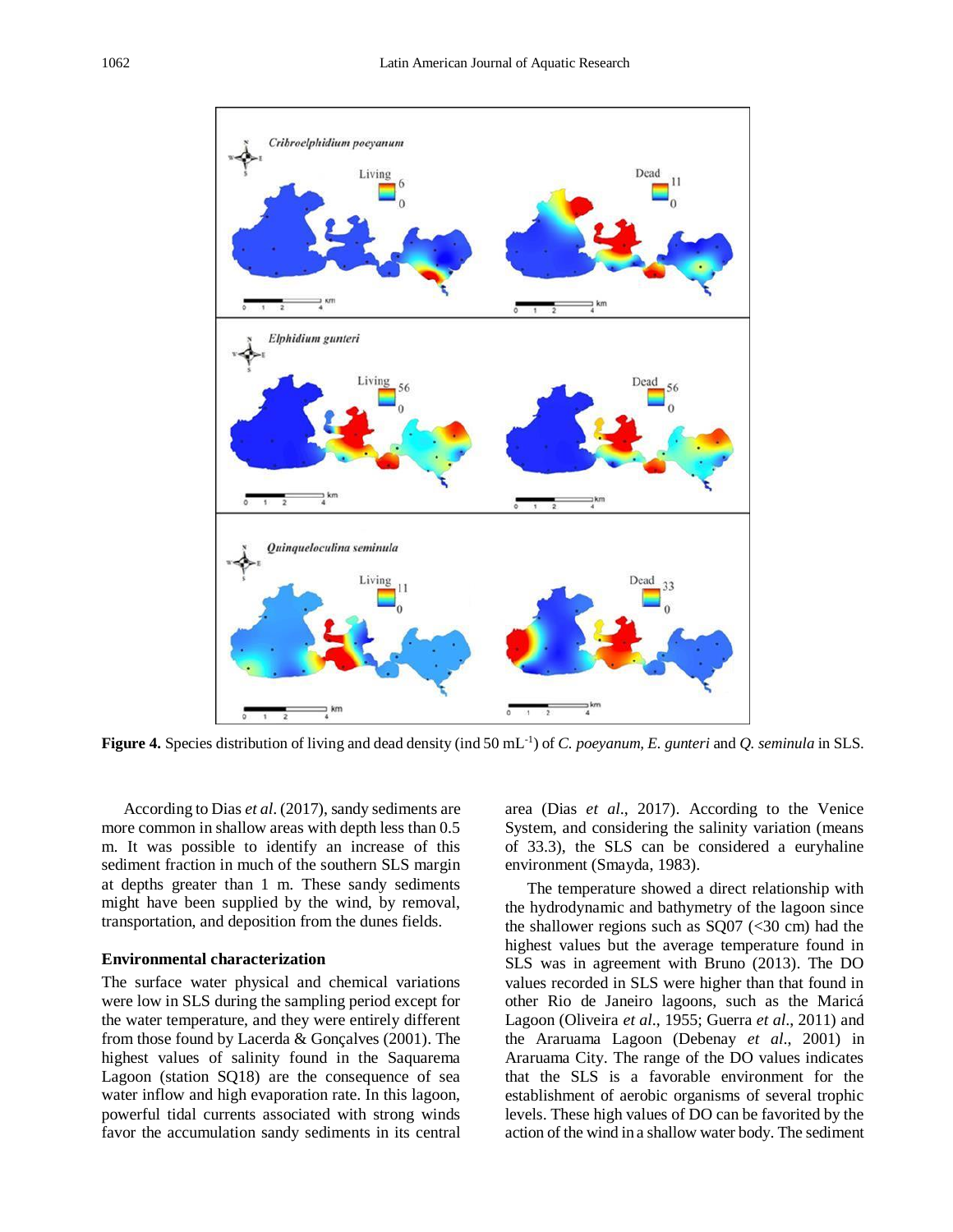

**Figure 5**. DCA analysis relating the living (L) and dead (D) Foraminifera species with the abiotic parameters in SLS. BPC: the total of biopolymers, CHO: carbohydrates, LIP: lipids, PTN: proteins, TS: total sulfur, TOC: total organic carbon, S: salinity, T: temperature.

had basic pH (7.8 to 8.7) in all the analyzed stations on the contrary to what has been recorded by Lacerda & Goncalves (2001).

#### **Sedimentology and geochemistry**

The highest average TOC content found in the Jardim Lagoon (9.53%) is related to the presence of peat in SQ10 station (Dias *et al*. 2017). According to Mendonça-Filho *et al.* (2003) sediments with TOC content >2.5% and high organic matter accumulation rate may be associated with dysoxic-anoxic conditions. In the SLS, the TS values ranged between 0.02-4.95 percent. Using the same methodology of analysis, Clemente *et al*. (2015) and Martins *et al*. (2015) recorded mean TS values of 1.4% in the Guanabara Bay (Rio de Janeiro) and 0.04% in the Bizerte Lagoon (Tunisia), respectively. Laut *et al.* (2016a) found values ranging between 0.04% and 1.73% in the Itaipu Lagoon (Rio de Janeiro). The TS in SLS was higher than those recorded in these areas but was lower than that found in the Santos Estuary (São Paulo), an area highly polluted from industrial and domestic sewage and where the average value was 6.03% (Siqueira *et al*., 2006).

The biopolymers content in marine and estuarine environments is used for the characterization and interpretation of the origin of organic matter accumulated in sediments (Silva *et al*., 2011). For instance, Cotano & Villate (2006) noticed that the organic matter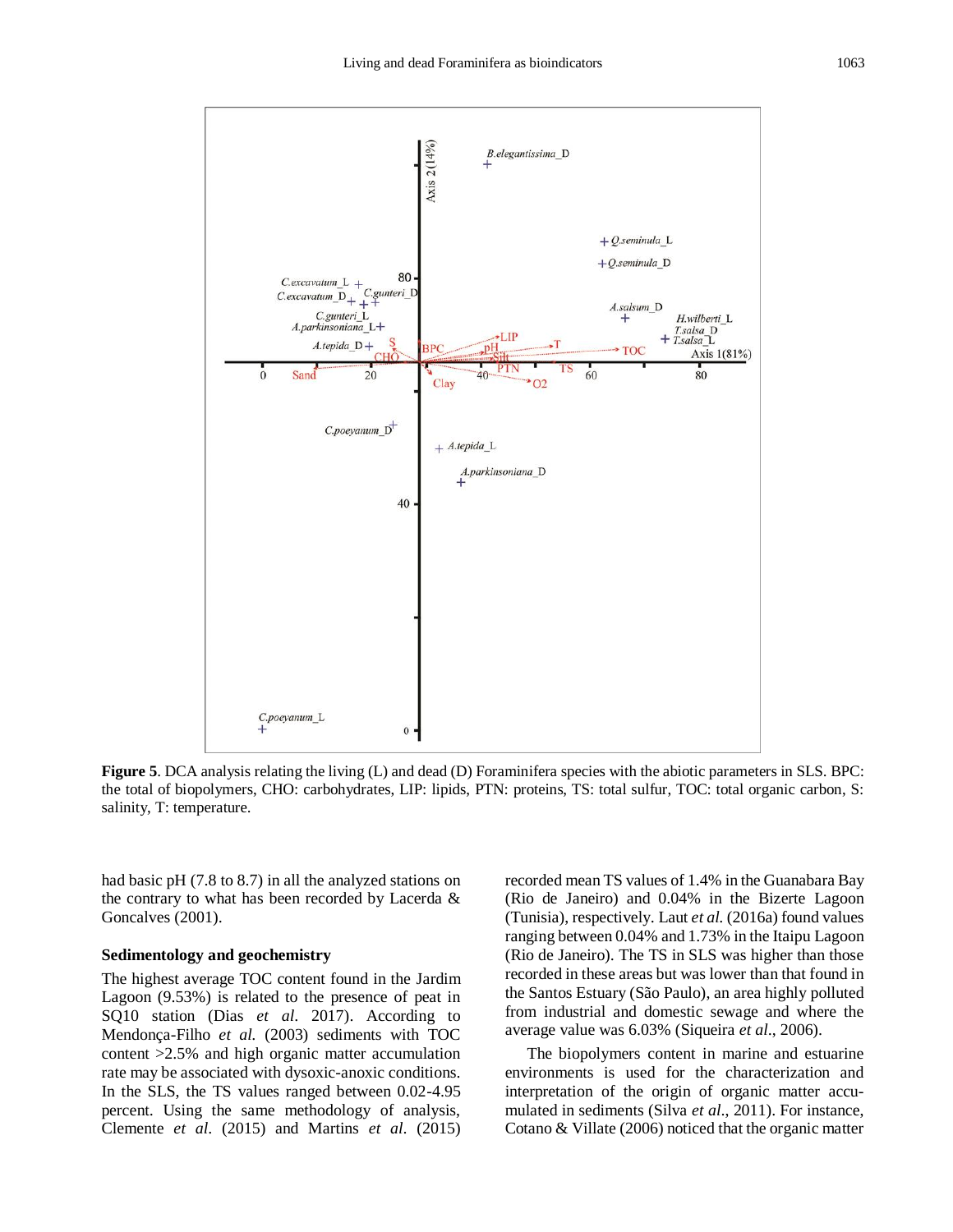

**Figure 6.** Q-mode Cluster Analysis of stations in the SLS based on relative abundance of living (L) and dead (D) foraminifera (Appendix 2). a) Five groups were defined considering 78% of similarity. In bold are the stations where the L- and D-assemblages compose the same group, b) the distribution map of the stations where the L and D-assemblages have at least 78% similarity according to the cluster analysis results.

provided by domestic liquid effluents and other anthropogenic activities could have high concentrations of PTN and LIP, whereas organic matter from a phytoplanktonic origin and vegetal detritus may have high CHO content. The highest carbohydrate value was found in the SQ02 station (25.9 mg C  $g^{-1}$ ), near the south margin of the Urussanga Lagoon that has a small mangrove swamp and in the center of all the lagoons of SLS (Dias *et al*., 2017). In lagoons suffering anthropic impacts, the increase of LIP concentrations may be associated with the increment of recalcitrant substances originated by fluvial inputs or sewage (Laut *et al*., 2016a). The highest concentrations of LIP were identified in the most urbanized margin of the Saquarema Lagoon (Dias *et al*., 2017). The PTN decomposition is faster than CHO, and, therefore, only new material, recently deposited, presents high PTN

values (Fabiano *et al*., 1995; Laut *et al*., 2016a, 2017). However, in SLS, the high PTN values found in the north margin of the Jardim Lagoon (Dias *et al*., 2017) suggest a natural source from mangrove and peat region.

#### **Characterization of living foraminiferal assemblages**

Foraminiferal richness commonly documented for coastal lagoons vary, in general, between twenty and thirty species (Fatela & Taborda, 2002; Laut *et al*., 2007), much higher than that found in the SLS. The species richness identified in L-assemblages of the SLS was lower than recorded in other lagoons of southeastern Brazil. For instance, Vilela *et al*. (2011) recognized 52 foraminiferal species in the Rodrigo de Freitas Lagoon; Bomfim *et al*. (2010) identified 22 species in the Maricá Lagoon and; Debenay *et al*.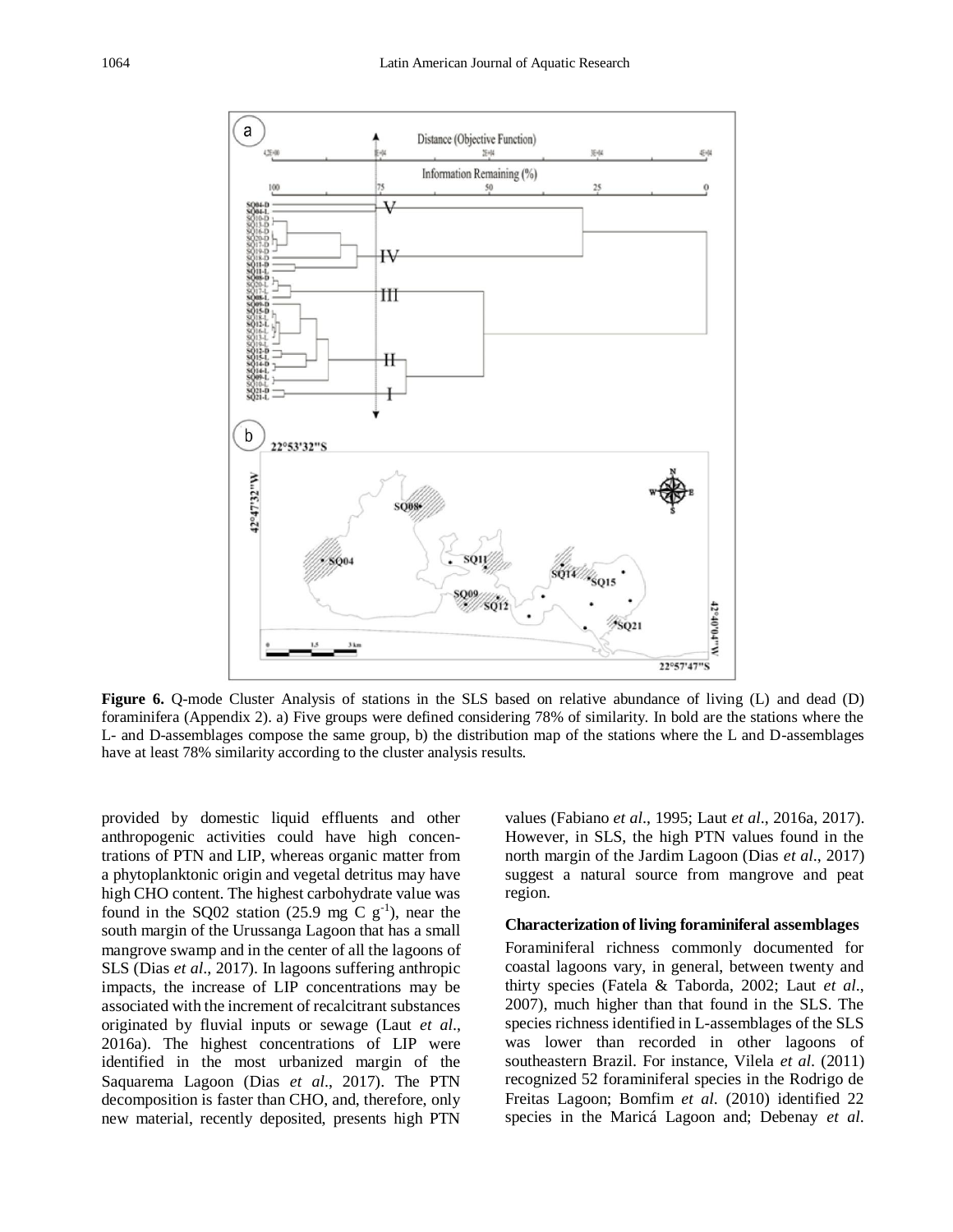(2001) found of 74 species in the Araruama Lagoon. However, these studies were based on the total assemblage, which may incorporate allochthonous species. The low richness of L-assemblages might also be a consequence of periodic variations due to the seasonal reproduction of the species and differential life cycles.

Their geographical position may explain the higher richness and density values of L-assemblages in stations SQ19 and SQ20. These stations were located close to the Barra Franca Channel that promotes the greater exchange of marine water and high-quality food supplied from the ocean. The relatively low foraminiferal H' diversity found in the SLS can be compared to other Brazilian coastal regions, such as the Rodrigo de Freitas Lagoon (Vilela *et al*., 2011) and the Maricá Lagoon (Bomfim *et al.*, 2010) that ranged from 0.88 to 2.5, respectively. In these studies were however analyzed only total assemblages (living+dead). Martins *et al.* (2016a) and Delavy *et al.* (2016) using living foraminifera reported diversity values between 0.75 and 1.7 in the inner area of the Guanabara Bay. The values at SLS can be attributed to several factors including the untreated domestic sewage input and the long residence time (or renewal) of water. According to Alves (2003), the water residence time can reach up 58 days in the Urussanga Lagoon and 20 days in the Saquarema Lagoon. The SLS long water residence time, even for the Saquarema Lagoon that is directly connected with the ocean, suggests that the artificial Barra Franca Channel may not be sufficient for water renewal in SLS required for the establishment of large diversified foraminiferal assemblages.

In the SLS, changes in the composition of the Lassemblages, from predominantly calcareous species close to sea channel to an increase of agglutinated species in confined regions, can be observed. *Haplophragmoides wilberti* and *T. salsa* in the Lassemblages were restricted to the most confined areas in the Boqueirão Lagoon (SQ04). These dominant species, as suggested by several authors, is very resistant to salinity changes and reported as dominant in transitional environments such as coastal lagoons (Laut *et al*., 2012, 2016a, 2017; Martins *et al*., 2015).

According to Hayward *et al*. (1996), *C. excavatum* is distributed preferably in coastal environments, where conditions of high salinity, nitrogen, and phosphate prevail. This species is also considered bioindicators of eurytopic conditions by several authors because of their ability to live in a wide variety of habitats and to tolerate a wide range of environmental conditions. It has been recorded in several lagoons of Brazil and around the world (Debenay *et al*., 2002; Vilela *et al*., 2003; Laut *et al*., 2012; Martins *et al*., 2015; Belart *et*  *al*., 2017). *Cribroelphidium excavatum* is also common in estuarine systems like Potengi River in northeastern of Brazil (Souza *et al*., 2010) and Paraiba do Sul River, Rio de Janeiro State (Laut *et al*., 2011).

*Ammonia parkinsoniana* was reported as a dominant species in the total foraminifera assemblages (living+dead) in several lagoons of Rio de Janeiro: the Maricá Lagoon (Bomfim *et al*., 2010), the Rodrigo de Freitas Lagoon (Vilela *et al*., 2011) and the Araruama Lagoon (Debenay *et al*., 2001). This species shows eurytopic behaviors because it was reported in others coastal lagoons with very distinct environmental conditions, such as the Bizerte Lagoon (Tunisia) and associated to the significant and sustainable flux of high-quality nutrients (Martins *et al*., 2015). In the SLS, *A. parkinsoniana* was found in almost all stations, but reached the highest abundance at stations close to the connection with the ocean, under the higher marine influence related to physical and chemical parameters and food quality.

In addition to *A. parkinsoniana*, the DCA also suggests other bioindicators of higher marine influence: *C. excavatum*, *C. poeyanum*, and *E. gunteri* (Fig. 5). These species are the most spatially represented in the lagoon system. However, their abundance increased under relatively low temperatures, TOC, PTN and LIP values and relatively high salinities and CHO. These species also have a eurytopic behavior since several authors have also reported them in the world (Frontalini *et al*., 2009, 2010, 2013; Laut *et al*. 2016a; Martins *et al*. 2016a, 2016b).

The DCA results also point out that *A. tepida* is related to confined areas and regions with higher temperature, TOC, PTN and LIP but to relatively low BPC content. The results confirmed the adaptive behavior of this species that was present in Lassemblage of all the analyzed stations, in different values of salinities, temperatures, and pH. *Ammonia tepida* is commonly founded in transitional environments under pollution stress from natural or anthropogenic sources (Laut *et al*., 2016a; Martins *et al*., 2016a, 2016b). This species was also found in other lagoons in Italy, such as Orbetello Lagoon (Tuscany, the coast of Tyrrhenian Sea), Lake Varano (Southern Italy), and the Santa Gilla Lagoon (Cagliari) related to the most confined areas (Frontalini *et al*., 2009). The proliferation of this species in coastal environments is favored by the reduced competition in hypo- and hypersaline environments since it is a euryhaline species (Murray, 1991).

Species belonging to Miliolida Order are stenohaline and have low resistance to low concentrations of oxygen (Todd & Brönnimann, 1957). However, *Q. seminula* can be considered characteristic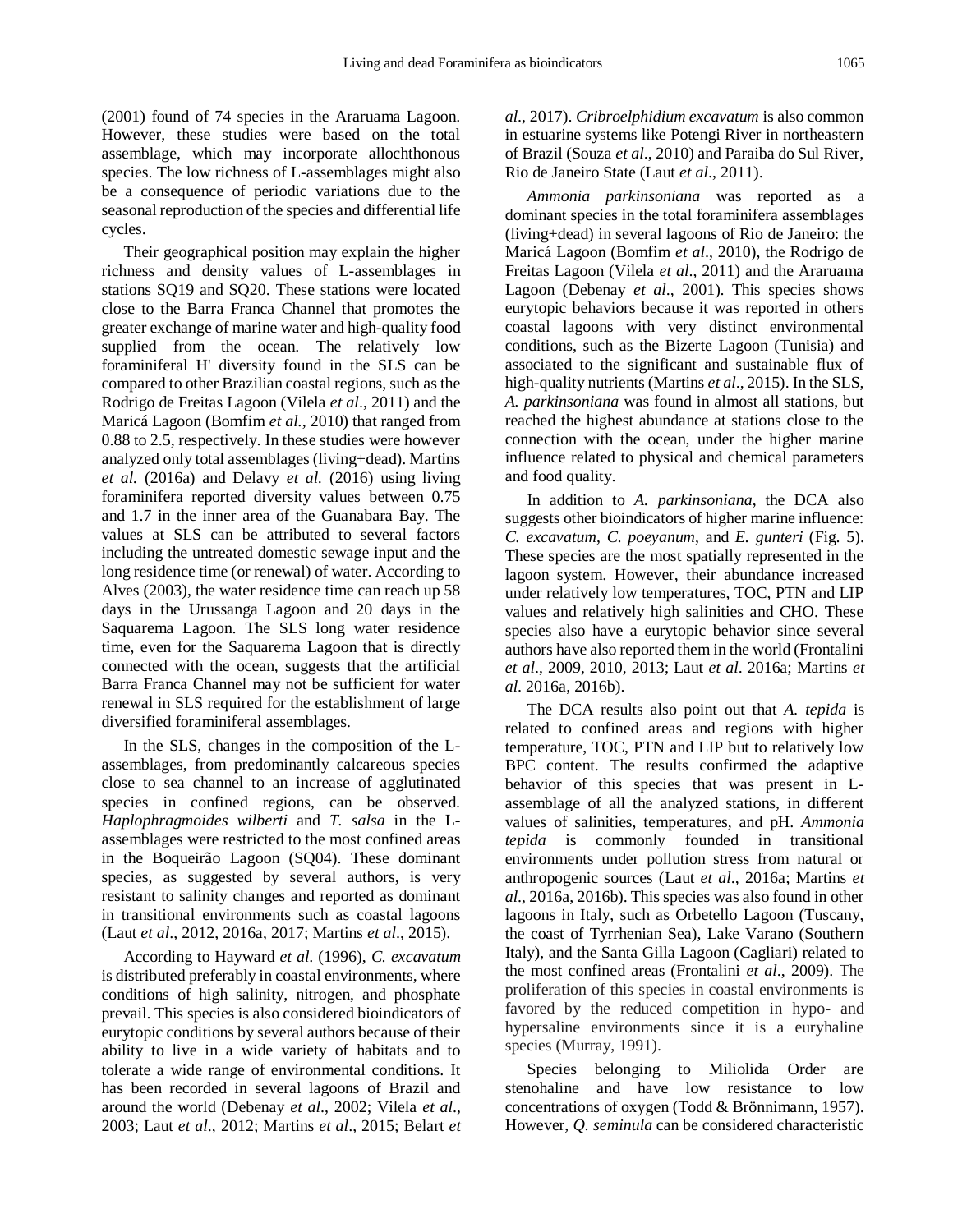of mixohaline and brackish environments (Ruiz *et al*., 2005; Laut *et al*., 2014). In some tropical ecosystems like SLS, this species is associated with sediment of high organic matter and water with high dissolved oxygen level (Clemente *et al*., 2015; Laut *et al*., 2016a; Martins *et al*., 2016a).

## **Comparison between living and dead foraminiferal assemblages**

The distribution of L and D assemblages was significantly different. These differences may be related to the hydrodynamic conditions or seasonal variations in the community structure in SLS. The analysis of data suggests that the Jardim Lagoon was the depocenter of empty foraminiferal tests. In this lagoon, the density and richness of L-assemblage were higher in the southern margin, and the D-assemblage was higher in the northern. The exception was the station SQ12 in the south of the Jardim Lagoon where the ecological indexes were similar between L and D assemblages.

The species *A. parkinsoniana, A. tepida* and *C. excavatum* are the most representative species in the region because they are distributed along to SLS in D and L assemblages. However, *A. tepida* and *A. parkinsoniana* would be used with care as bioindicators in paleoenvironmental studies at SLS because in DCA they present opposite position between L and D. The opposite distribution in the DCA might suggest postmortem transport effect. *Ammonia tepida* was transported from the most confined to the marine influence area, and *A. parkinsoniana* followed the opposite direction.

The agglutinant species *H. wilberti* (L), *T. salsa* (L and D) and the calcareous *Q. seminula* (L and D) are the bioindicators of low-energy regions in SLS because responded positively in the DCA to higher TOC, TS, temperature, PTN and DO values. These species are commonly found in the inner portion of bays (Phleger, 1957), lagoons (Bomfim *et al*., 2010; Debenay *et al*., 2001) and mangroves (Debenay *et al*., 2004; Woodroffe *et al*., 2005). Some authors like Donnici *et al*. (2012) and Debenay *et al*., (2015) reported that miliolids as *Q. seminula* were favored by environments with greater hydrodynamics and oxygenated waters, which did not occur in the SLS. These species were found in confined regions in L and D. *Haplophragmoides wilberti* might not be useful as a bioindicator of confined areas for paleoenvironmental studies at SLS. This species was not found in Dassemblage, and this suggests the action of taphonomic processes. In the other hands, the bioindicators of high hydrodynamic were *E. poeyanum* and *C. gunteri* that are associated in DCA to sand and CHO in L and Dassemblages.

The cluster analysis identified regions in SLS showing the most substantial difference between L and D assemblages. The most significant differences can be observed between Group II (mostly composed by Lassemblage), Group III (only composed by Lassemblage) and Group IV (mostly composed by Dassemblage). The distribution of these groups was in the central region of the Saquarema Lagoon (SQ16, SQ17, SQ18, SQ19, and SQ20), the Boqueirão Lagoon (SQ13) and north of the Jardim Lagoon (SQ10). The exceptions were the stations SQ09, SQ12, SQ14, SQ15 (Group II) and SQ11 (Group IV) that were represented both in L and D assemblages in the same groups.

The high similarity (78%) occurred with the stations SQ04 and SQ21 that formed isolated groups in the dendrogram. Thus, only a few regions in the SLS presented the preservation of biocenosis (L-assemblage) as indicated in Figure 6. These regions should be prioritized in paleoenvironmental studies because the thanatocoenosis (D-assemblage) shares great similarity with biocenosis. The results indicated that environmental studies based on total assemblage are not recommended in the SLS because the taphonomic processes are very active.

## **CONCLUSIONS**

The SLS, a transitional environment, was characterized and TOC, biopolymers, grain-size, and DO were identified as the main factors responsible for the distribution of foraminiferal assemblage. The high values of TOC and TS suggest that this environment has suffered natural and anthropogenic pressures. The high values of biopolymers indicate a very impacted environment with long water residence time. The species richness in L-assemblages was very low compared to other Brazilian coastal regions and dominated by species with eurytopic behavior such as *A. tepida, A. parkinsoniana,* and *C. excavatum*. The species *H. wilberti* was only recognized in Lassemblages next the mangrove fringe, whereas *B. elegantissima* and *A. salsum* were solely identified in the D-assemblage. These differences between L and Dassemblage indicate transport, dissolution, and seasonality in the system. The composition of assemblages in the SLS reflected the reduction of marine gradient influence. The agglutinated species and *Q. seminula* were bioindicators of most confined areas, and *A. parkinsoniana, C. excavatum, C. poeyanum*, and *E. gunteri* characterized the most marine influenced areas. The species *A. tepida* and *A. parkinsoniana* cannot be considered as bioindicators of hydrodynamic in paleoenvironmental studies in the SLS as both were transported after death. The cluster analysis showed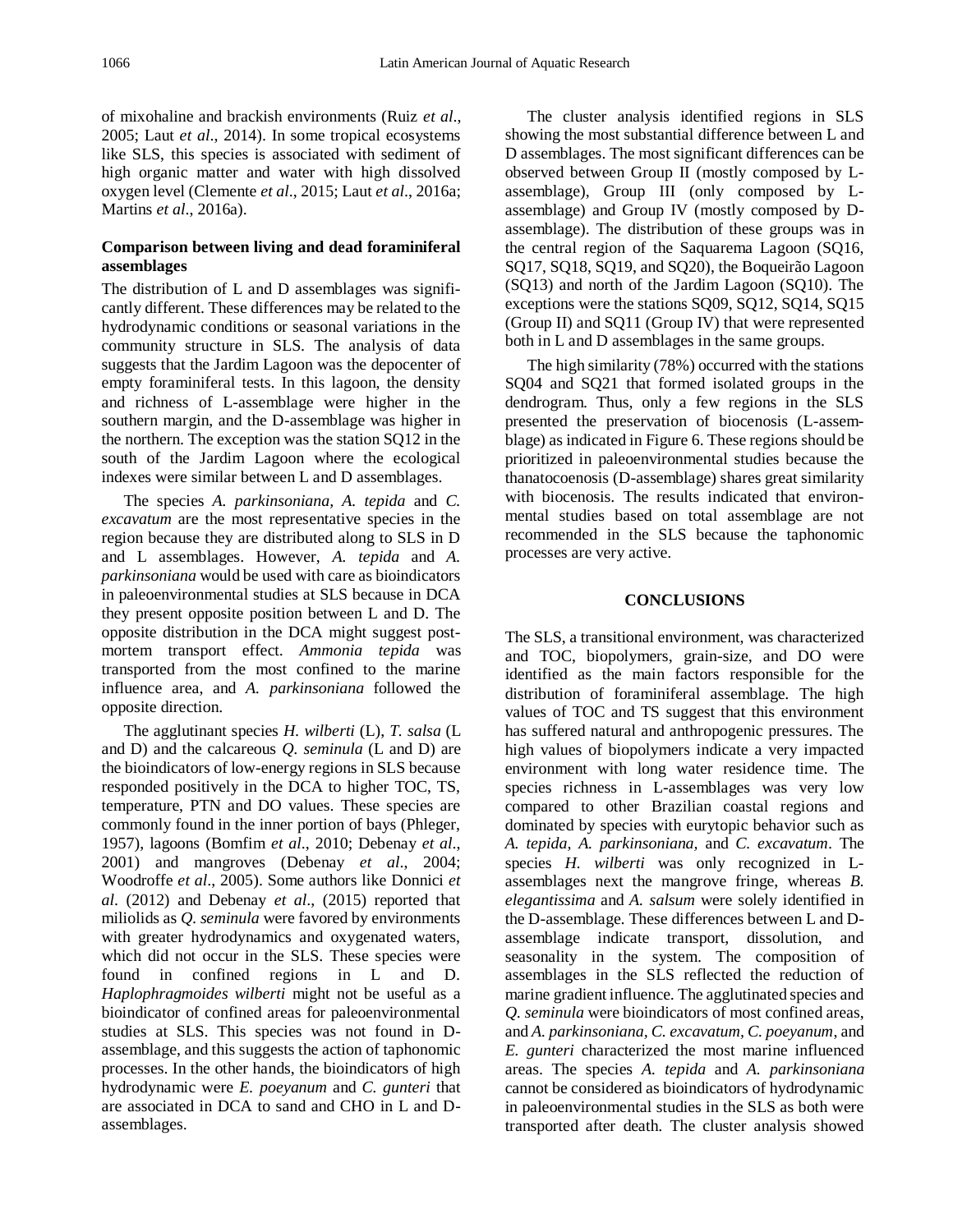that only a few regions in each lagoon present right conditions of preservation of biocenosis. The results of this analysis indicated the best regions for the application of paleoenvironmental studies and that the studies with total assemblages do not represent the biotic conditions in the SLS.

## **ACKNOWLEDGMENTS**

This research was supported by National Council of Technological and Scientific Development - CNPq (Universal 445830/2014-0) and Fundação de Amparo à Pesquisa do Estado do Rio de Janeiro FAPERJ (Biota RJ E26/11.399/2012). The authors would like to thank Coordenação de Aperfeiçoamento de Pessoal de Nível Superior - Brasil CAPES (Finance Code 001) for the Master Fellowship of Pierre Belart, Gabriel Panigai and Debora Raposo. To CNPq and UNIRIO for the fellowships from Scientific Undergra-duate Program of Renan Habib and Eduardo Volino. This paper is a contribution of the National Institutes for Science and Technology in Ecology, Evolution and Conservation of Biodiversity (INCT EECBio) ant the Brazilian Network on Global Climate Change Research (Rede CLIMA).

## **REFERENCES**

- Agardy, T. & J. Alder. 2005. Coastal Systems. In: R. Hassan, R. Scholes & N. Ash (eds.). Ecosystems and human well-being: current state and trends. Findings of the Condition and Trends Working Group of the Millennium Ecosystem Assessment. Millennium Ecosystem Assessment Series, 1: 513-549.
- Alve, E. & F. Olsgard. 1999. Benthic foraminiferal colonization in experiments with copper contaminated sediments. J. Foram. Res., 29(3): 186-195.
- Alves, A.R. 2003. Modelagem numérica como ferramenta de gestão ambiental: aplicação ao sistema lagunar de Saquarema-RJ. Dissertação de mestrado, Universidade Federal Fluminense, Niterói, RJ., 102 pp.
- Barbieri, E.B. & R. Coe-Neto. 1999. Spatial and temporal variation of rainfall of the East Fluminense coast and Atlantic Serra do Mar, State of Rio de Janeiro, Brazil. In: B.A. Knoppers, D. Bidone & J.J. Abrão. (eds.). Environmental geochemistry of coastal lagoon systems, Rio de Janeiro, Brazil. UFF/FINEP, Niterói, RJ., 6: 47-56.
- Belart, P., V. Laut, I.M.M.M. Clemente, D. Raposo, M.V.A. Martins, F. Frontalini, M.L. Lorini, R.R. Fortes & L. Laut. 2017. Living benthic Foraminifera from the Saquarema Lagoonal System (Rio de Janeiro, southeastern Brazil). Check List, 13(2): 1-8. doi: http://dx.doi.org/10.15560/13.2.2062.
- Bhalla, S.N. & R. Nigam. 1986. Recent foraminifera from polluted marine environment of Velsao Beach, South Goa, India. Rev. Paleobiol., 5: 43-46.
- Boltovskoy, E., G. Giussani, S. Watanabe & R. Wright. 1980. Atlas of benthic shelf Foraminifera of the Southwest Atlantic. W. Junk BV Publishers, The Hague-Boston-London, 147 pp.
- Bomfim, C.S., C.G Vilela & D.C. Guedes. 2010. Benthic Foraminifera in surface sediments in the Maricá Lagoon, Rio de Janeiro State. In: I.S. Carvalho (ed.). Anuário do Instituto de Geociências, Universidade do Federal do Rio de Janeiro, Rio de Janeiro, 33(1): 9-19.
- Borja, A., A. Basset, S. Bricker, J. Dauvin, M. Elliot, T. Harrison, J. Marques, S. Weisberg & R. West. 2012. Classifying ecological quality and integrity of estuaries. In: E. Wolanski & D. McLusky (eds.). Treatise on estuarine and coastal science. Academic Press, Cambridge, pp. 125-162.
- Bruno, R.L.M. 2013. Aplicabilidade dos foraminíferos bentônicos na restituição paleoambiental e no impacto antrópico da Laguna de Saquarema, Rio de Janeiro. Rev. Geol., 26(1): 89-101.
- Clemente, I.M.M.M., F.S. Silva, L.L.M. Laut, F. Frontalini, V.L. Costa, M.A. Conceição-Rodrigues, E. Pereira, S. Bergamaschi, J.G.M. Filho & M.V.A. Martins. 2015. Biochemical composition and foraminiferal content of sediments for determining bottom sector environments in Guanabara Bay (Rio de Janeiro, Brazil). J. Coast. Res., 315: 1190-1204.
- Cotano, U. & V. Villate. 2006. Anthropogenic influence on the organic fraction of sediments in two contrasting estuaries: a biochemical approach. Mar. Pollut. Bull., 52: 404-414.
- Debenay, J.P., D. Guiral & M. Parra. 2002. Ecological factors acting on the microfauna in mangrove swamps. The case of foraminiferal assemblages in French Guiana. Estuar. Coast. Shelf Sci., 55(4): 509-533.
- Debenay, J.P., D. Guiral & M. Parra. 2004. Behavior and taphonomy loss in foraminiferal assemblages of mangrove swamps of French Guiana. Mar. Geol., 208: 295-314.
- Debenay, J.P., C. Marchand, N. Molnar, A. Aschenbroich & T. Meziane. 2015. Foraminiferal assemblages as bioindicators to assess potential pollution in mangroves used as a natural biofilter for shrimp farm effluents (New Caledonia). Mar. Pollut. Bull., 93: 103- 120.
- Debenay, J.P., E. Geslin, B.B. Eichler, W. Duleba, F. Sylvestre & P. Eichler. 2001. Foraminiferal assemblages in a hypersaline Lagoon, Araruama (R.J.), Brazil. J. Foram. Res., 31: 133-155.
- Delavy, F.P., A.G. Figueiredo Jr., M.V.A. Martins, R. Rodrigues, E. Pereira, M.A.R.C. Brito, M.C.M. Fonseca, L.L.M. Laut, S. Bergamaschi, P. Miranda & M.A.C. Rodrigues. 2016. High-resolution acoustic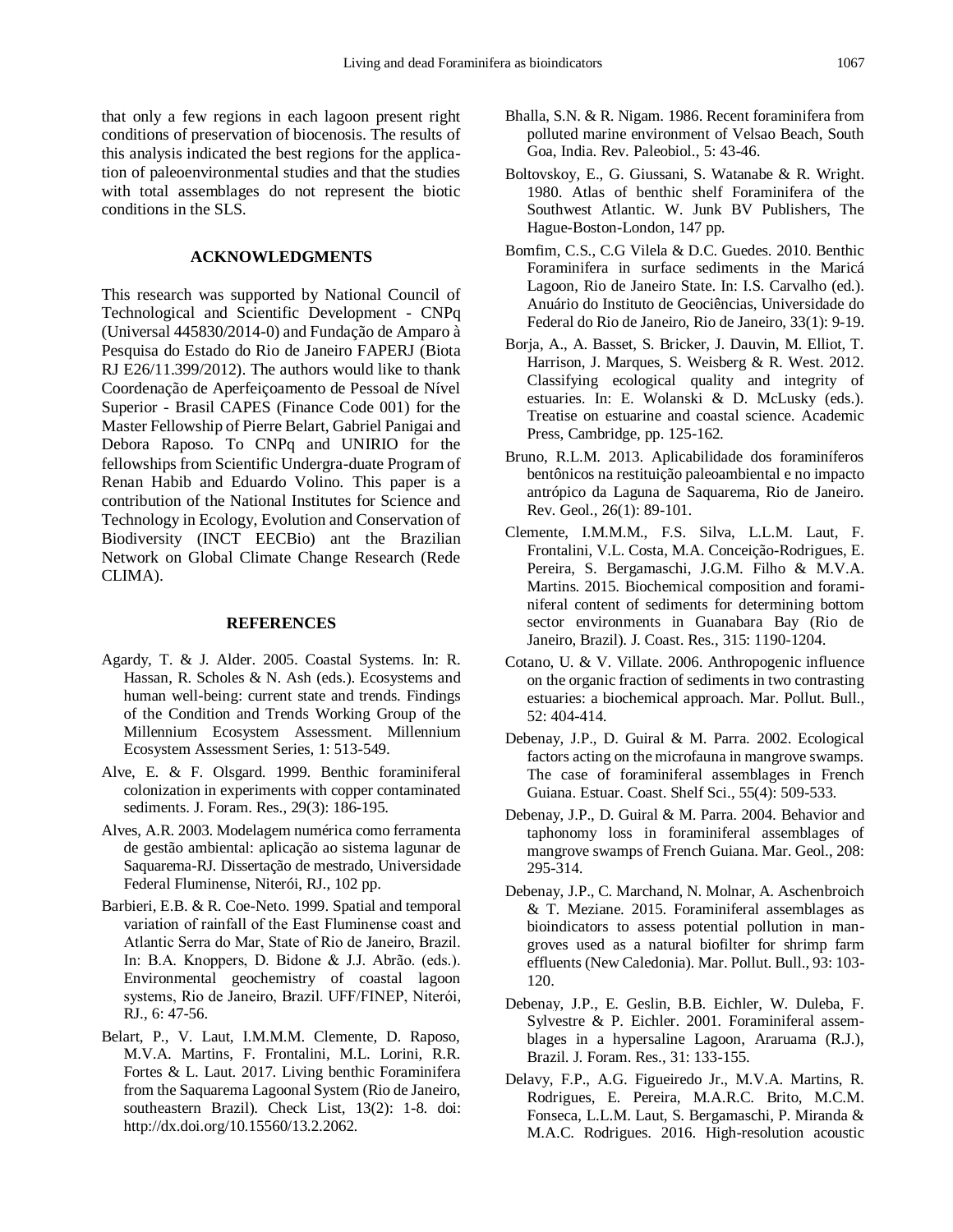mapping of gas charged sediments and living benthic foraminiferal assemblages from the NE region of the Guanabara Bay (RJ, Brazil). J. Sediment. Environ., 1(3): 367-392. doi: 10.12957/jse.2016.26281.

- De Stigter, H.C., W. Boer, P. de Jesús Mendes, C.C. Jesús, L. Thomsen, G.D. Van den Bergh & T.C.E. Van Weering. 2007. Recent sediment transport and deposition in Nazaré Canyon, Portuguese continental margin. Mar. Geol., 246: 144-164.
- Dias, P.P.B.B., M.V.A. Martins, I.M.M.M. Clemente, T.G. Carelli, F.S. Silva, L.F. Fontana, M.L. Lorini, G. Panigai, R.H. Pinheiro, J.G. Mendonça-Filho & L.L.M. Laut. 2017. Assessment of the Trophic State of Saquarema Lagoonal System, Rio de Janeiro (Brazil). J. Sediment. Environ., 2(1): 49-64. doi: 10.12957/ jse.2017.28194.
- Donnici, S., R. Serandrei-Barbero, M. Bonardi & M. Sperle. 2012. Benthic foraminifera as proxies of pollution: the case of Guanabara Bay (Brazil). Mar. Pollut. Bull. 64: 2015-2028. doi: 10.1016/j.marpolbul. 2012.06.024.
- Duros, P., F.J. Jorissen, F. Cesbron, S. Zaragosi, S. Schmidt, E. Metzger & C. Fontanier. 2014. Benthic foraminiferal thanatocoenoses from the Cap-Ferret Canyon area (NE Atlantic): a complex interplay between hydro-sedimentary and biological processes. Deep-Sea Res. II, 104: 145-163.
- Esteves, F.A. 1998. Fundamentos de limnologia. Interciência, Rio de Janeiro, 602 pp.
- Fabiano, M., R. Danovaro & S. Fraschetti. 1995. A threeyear time series the elemental and biochemical composition of organic matter in subtidal sandy sediments of the Ligurian Sea (northwestern Mediterranean). Cont. Shelf Res., 15: 1453-1469.
- Fatela, F. & R. Taborda. 2002. Confidence limits of species proportions in microfossil assemblages. Mar. Micropaleontol., 45: 169-174.
- Frontalini, F. & R. Coccioni. 2007. Benthic foraminifera for heavy metal pollution monitoring: a case study from the central Adriatic Sea coast of Italy. Estuar. Coast. Shelf Sci., 76: 404-427.
- Frontalini, F., R. Coccioni & C. Bucci. 2010. Benthic foraminiferal assemblages and heavy metal contents from the lagoons of Orbetello and Lesina. Environ. Model. Assess., 170: 245-260.
- Frontalini, F., C. Buosi, S. Da Pelo, R. Coccioni, A. Cherchi & C. Bucci. 2009. Benthic foraminifera abiotic indicators of trace element pollution in the heavily contaminated Santa Gilla Lagoon (Cagliari, Italy). Mar. Pollut. Bull., 58: 858-877.
- Frontalini, F., G. Margaritelli, F. Francescangeli, R. Rettori, E. Armynot du Châtelet & R. Coccioni. 2013. Benthic foraminiferal assemblages and biotopes in a coastal lake: the case study of Lake Varano (southern Italy) Acta Protozool., 52: 147-160.
- Goineau, A., C. Fontanier, M. Mojtahid, A.-S. Fanget, M.- A. Bassetti, S. Berné & F. Jorissen. 2015. Live-dead comparison of benthic foraminiferal faunas from the Rhône prodelta (Gulf of Lions, NW Mediterranean): development of a proxy for palaeoenvironmental reconstructions. Mar. Micropaleontol., 119: 17-33.
- Guerra, L.V., F. Savergnini, F.S. Silva, M.C. Bernardes & M.A.C. Crapez. 2011. Biochemical and microbiological tools for the evaluation of environmental quality of a coastal lagoon system in southern Brazil. Braz. J. Biol., 71(2): 461-468.
- Hayward, B.W., H.R Grenfell, G. Cairns & A. Smith. 1996. Environmental controls on benthic foraminiferal and thecamoebian associations in a tidal New Zealand inlet. J. Foram. Res., 26(2): 150-171.
- Jorissen, F.J. & I. Wittling. 1999. Ecological evidence from live-dead comparisons of benthic foraminiferal faunas off Cape Blanc (Northwest Africa). Palaeogeogr. Palaeocl., 149: 151-170.
- Kjerfve, B. 1994. Coastal lagoons. In: B. Kjerfve (ed.). Coastal lagoon processes. Elsevier Oceanogr. Ser., 60: 1-8.
- Knoppers, B.A., E.D. Bidone & J.J. Abrão. 1999. Spatial and temporal variation of rainfall of the east Fluminense coast an Atlantic Serra do Mar, State of Rio de Janeiro, Brazil. In: Environmental geochemistry of coastal lagoon systems, Rio de Janeiro, Brazil. UFF/FINEP, Niterói, 6: 47-56.
- Lacerda, L.D. & G.O. Gonçalves. 2001. Mercury distribution and speciation in waters of the coastal lagoons of Rio de Janeiro, SE Brazil. Mar. Chem., 76: 47-58.
- Laut, L.L.M., F.S. Silva, A.G. Figueiredo Jr. & V. Laut. 2011. Assembleias de foraminíferos e tecamebas associadas a análises sedimentológicas e microbioló gicas no delta do rio Paraíba do Sul, Rio de Janeiro, Brasil. Pesqui. Geociênc., 38(3): 251-268.
- Laut, L.L.M., F.S. Silva, C. Bonetti, A.G. Figueiredo Jr. & M.A.C. Crapez. 2007. Foraminíferos e atividade bacteriana aplicados no diagnóstico ambiental do estuário do rio Itacorubí, Florianópolis. Rev. Bras. Geociênc., 37(3): 565-578.
- Laut, L.L.M., F.S. Silva, V. Martins, M.A.C. Crapez, L.F. Fontana, S.B.V. Carvalhal-Gomes & R.C.C.L. Souza. 2016a. Foraminifera, thecamoebians, and bacterial activity in polluted intertropical and subtropical Brazilian estuarine systems. J. Coast. Res., 317: 56-69.
- Laut L.L.M., V.M.M.A. Martins, L.F. Fontana, F.S. Silva, J.G. Mendonça-Filho, I.M.M.M. Clemente, F. Frontalini, D. Raposo & J. Ballalai. 2016b. Ecological status evaluation of Itaipu Lagoon (Niterói) based on biochemical composition of organic matter. J. Sedi-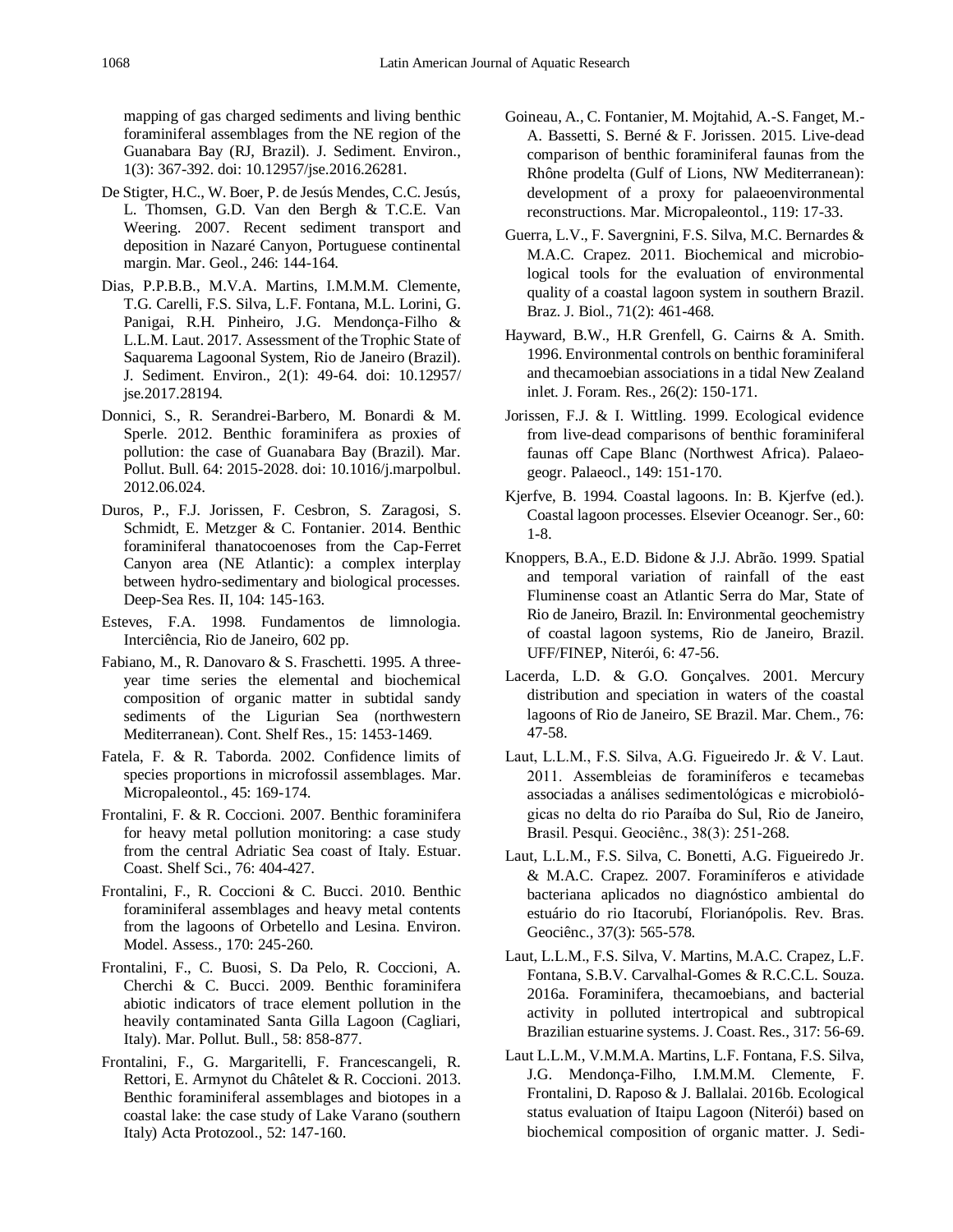ment. Environ., 1(3): 304-323. doi: 10.12957/jse. 2016.25903.

- Laut, L.L.M., F.S. Silva, V. Martins, M.A.C. Rodrigues, J.O. Mendonça, I.M.M.M. Clemente, V.M. Laut & L.G. Mentzigen. 2012. Foraminíferos do Complexo Sepetiba/Guaratiba. In: M.A.C. Rodrigues, S.D. Pereira & S.B. Santos (eds.). Baía de Sepetiba, estado da arte. Editora Corbã, Rio de Janeiro, pp. 115-148.
- Laut, L., I. Clemente, M.V.A. Martins, F. Frontalini, D. Raposo, P. Belart, R. Habib, R. Fortes & M.L. Lorini. 2017. Foraminíferos e tecamebas bentônicos do estuário do Rio Godineau, Golfo de Paria, Ilha de Trinidad. An. Inst. Geociênc., 40: 118-143.
- Laut, L.L.M., I.A. Cabral, M.A. da C. Rodrigues, F.S. Silva, M.V.A. Martins, T. Boski, A.I. Gomes, J.M. Alverinho Dias, L.F. Fontana, V.M. Laut & J.G. Mendonca-Filho. 2014. Compartimentos ambientais do Estuário do Rio Arade, Sul de Portugal, com base na distribuição e ecologia de foraminíferos. An. Inst. Geociênc., 37(2): 60-74.
- Leipnitz, I., F. Ferreira, C. Jardin Leao, E. Armynot du Chalet & F. Frontalini. 2014. Foraminiferal and testate amoeba diversity, distribution and ecology in transitional environments of the Tramandaí Basin (Rio Grande do Sul, South Brazil). Mar. Biodivers., 44: 415-434.
- Loeblich, A.R. & H. Tappan. 1988. Foraminiferal genera and their classification. Van Nostrand Reinhold Company, New York, 970 pp.
- Martins, V. & V. Gomes. 2004. Foraminíferos da margem continental NW Ibérica: sistemática, ecologia e distribução. Editorial Gomes, Portugal, 377 pp.
- Martins, M.V.A., A. Soares-Gomes, C. Yamashita, A.F.S. Pinto, F. Frontalini, C. Sequeira, L.L.M. Laut, P. Belart, N. Zaaboub, P. Miranda, S.H.M. Sousa, F. Figueira, A.L. Pena, D.L. Terroso & F. Fernando-Rocha. 2016a. Similarity between the dead and living foraminiferal assemblages of the NE sector of Guanabara Bay (Brazil). J. Sediment. Environ., 1(4): 411-431. doi: 10.12957 /jse.2016. 26875.
- Martins, M.V.A., A.F.S. Pinto, F. Frontalini, M.C.M. Fonseca, D.L. Terroso, L.L.M. Laut, N. Zaaboub, M.A.C. Rodrigues & F. Rocha. 2016b. Can benthic foraminifera be used as bioindicators of pollution in areas with a wide range of physicochemical variability? Estuar., Coast. Shelf Sci., 182: 211-225. <http://dx.doi.org/10.1016/j.ecss.2016> .10.011.
- Martins, M.V.A., N. Zaaboub, L. Aleya, F. Frontalini, E. Pereira, P. Miranda, M. Mane, F. Rocha, L. Laut & M. El Bour. 2015. Environmental quality assessment of Bizerte Lagoon (Tunisia) using living foraminifera assemblages and a multiproxy approach. PLoS One, 10(9): e0137250.
- Martins, M.V.A., F. Frontalini, K.M. Tramonte, R.C. Figueira, P. Miranda, C. Sequeira, S. Fernández-

Fernández, J.A. Dias, C. Yamashita, R. Renó, L.L. Laut, F.S. Silva, M.A Rodrigues, C. Bernardes, R. Nagai, S.H. Sousa, M. Mahiques, B. Rubio, A. Bernabeu, D. Rey & F. Rocha. 2013. Assessment of health quality of Ría de Aveiro (Portugal): heavy metals and benthic foraminifera. Mar. Pollut. Bull., 70: 18-33. doi.org/10.1016/j.marpolbul. 2013.02.003.

- Mendonça-Filho, J.G., T.R. Menezes, E.A. Oliveira & M.B. Iemma. 2003. Caracterização da contaminação por petróleo e seus derivados na Baía de Guanabara: aplicação de técnicas organogeoquímicas e organopetrográficas. In: I.S. Carvalho (ed.). Anuário do Instituto de Geociências, 26/1. UFRJ, Rio de Janeiro, pp. 69-78.
- Meyer-Reil, L.A. & M. Koster. 2000. Eutrophication of marine waters: effects on benthic microbial communities. Mar. Pollut. Bull., 41: 255-263.
- Moreira, A.L.C. 1989. Estados tróficos da lagoa de Saquarema, (RJ), num ciclo anual. Dissertação de Mestrado, Universidade Federal Fluminense, Niterói, 91 pp.
- Murray, J.W. 1991. Ecology e paleoecology of benthic Foraminifera. Logman Scientific & Technical, London, 397 pp.
- Murray, J.W. 2001. The niche of benthic foraminifera, critical thresholds and proxies. Mar. Micropaleontol., 41: 1-7.
- Murray, J. 2006. Ecology and applications of benthic foraminifera. Cambridge University Press, Cambridge, 426 pp.
- Nesbitt, E.A., R.A. Martin, D.E. Martin & J. Apple. 2015. Rapid deterioration of sediment surface habitats in Bellingham Bay, Washington State, as indicated by benthic foraminifera. Mar. Pollut. Bull., 97: 273-284.
- Oliveira, L., R. Nascimento, L. Krau & A. Miranda. 1955. Observações biogeográficas e hidrobiológias sobre a lagoa de Maricá. Mem. Inst. Oswaldo Cruz, 53: 171- 227.
- Phleger, F. 1957 Seasonal occurrence of living benthic Foraminifera in some Texas bays. Cushman Found. Foram. Res., 8: 93-105.
- Prado, P., N. Caiola & C. Ibáñez. 2014 Freshwater inflows and seasonal forcing strongly influence macrofaunal assemblages in Mediterranean coastal lagoons. Estuar. Coast. Shelf Sci., 147: 68-77. doi: 10.1016/j.ecss. 2014.06.002.
- Raposo, D., V. Laut, I. Clemente, V. Martins, F. Frontalini, F. Silva, M. Lorini, R. Fortes & L. Laut. 2016. Recent benthic foraminifera from the Itaipu Lagoon, Rio de Janeiro (southeastern Brazil). Check List, 12(5): 1959. doi: [http://dx.doi.org/10.15560/12.](http://dx.doi.org/10.15560/12) 5.1959.
- Ruiz, F.M., M.L. González, J.G. Pendón, M. Abad, M. Olías & J.M. Muñoz. 2005. Correlation between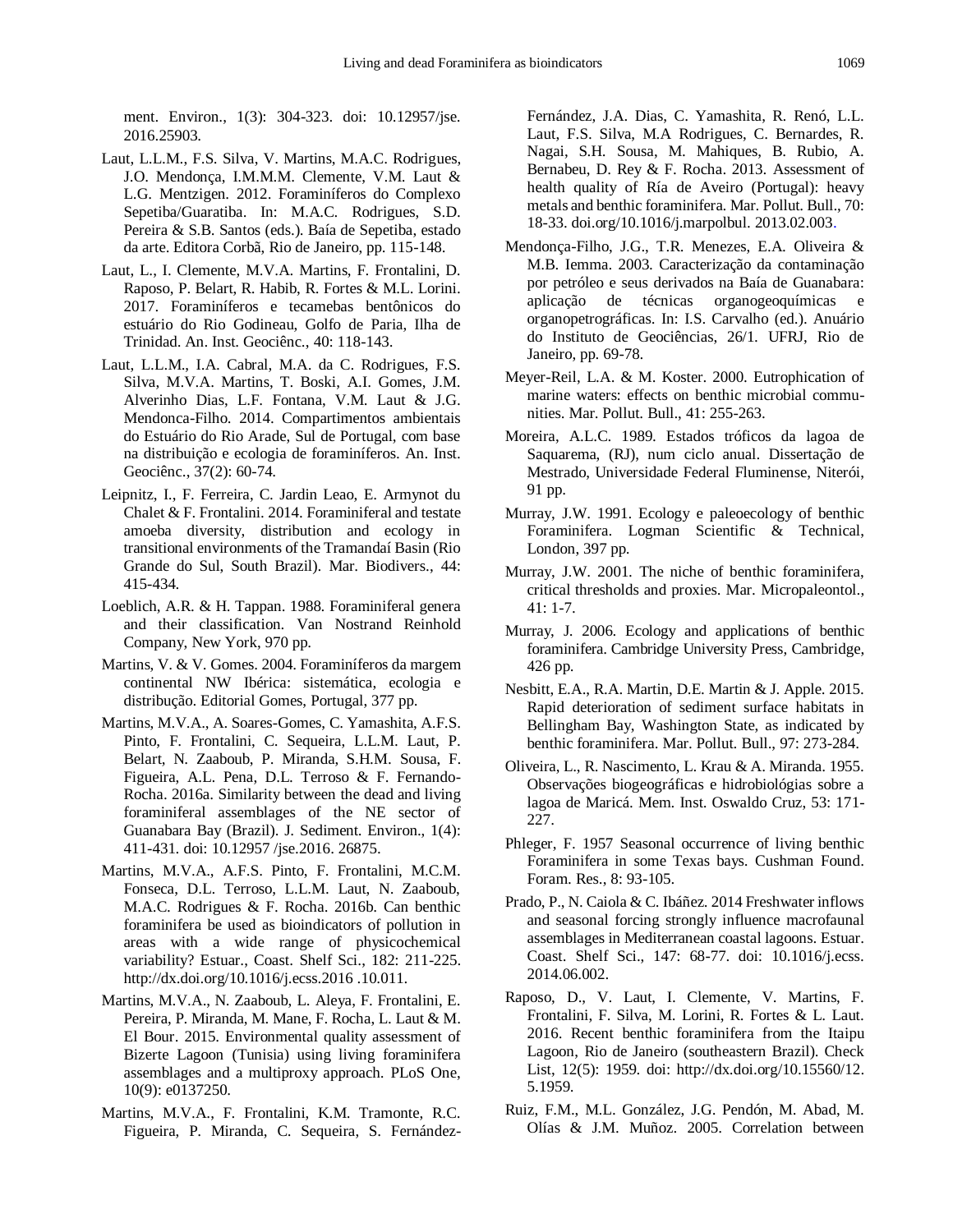foraminifera and sedimentary environments in recent estuaries of southwestern Spain: applications to Holocene reconstructions Quat. Int., 140: 21-36.

- Silva, F.S., L.L. Laut, E.S. Santos, V.M. Laut, M.A.C. Crapez & J.G. Mendonça-Filho. 2011. Biopolímeros, carbono e enxofre totais associados à atividade bacteriana nos sedimentos superficiais do delta do Paraíba do Sul, RJ- Brasil. Rev. Bras. Geociênc., 34(1): 33-45.
- Silva, F.S., L.L. Laut, S.B.V. Carvalhal-Gomes, L.F. Fontana, V.A. Martins, A.I. Gomes, I.M.M.M. Clemente, V.M. Laut, R.C.C.L. Souza, M.A.C. Crapez, M.A.C. Rodrigues & J.G. Mendonça Filho. 2013. Caracterização geoquímica de sedimentos estuarinos do sul da Península Ibérica como ferramenta para o diagnóstico ambiental. In: M.A.C. Rodrigues, S.D. Pereira & S. Bergamaschi. (eds.). Interações homem meio nas zonas costeiras: Brazil/Portugal, Corbã Editora Artes Gráficas Ltda., Rio de Janeiro, pp. 151-182.
- Siqueira, G.W., E.S. Braga, M.M. Mahíques & F.M. Aprile. 2006. Determinação da matéria orgânica e razões C/N e C/S em sedimentos de fundo do estuário de Santos- SP/Brasil. Arq. Ciênc. Mar, 39: 18-27.
- Smayda, T.J. 1983. The phytoplankton of estuaries. In: B.H. Ketchum (ed.). Estuarine and enclosed seas. Elsevier, Amsterdam, 500 pp.
- Souza, V.M., L.L.M. Laut, F.S. Silva, A.G. Figueiredo Jr., H. Vital & E. Frazão. 2010. Benthic foraminifera and bacterial activity as a proxy for environmental characterization in Potengi Estuary, Rio Grande do Norte, Brazil. In: I.S. Carvalho (ed.). Anuário de Geociências, 33/1. UFRJ, Rio de Janeiro, pp. 20-34.

*Received: 26 October 2017; Accepted: 13 July 2018*

- Teodoro, A.C., W. Duleba, S. Gubitoso, S.M. Prada, C.C. Lamparelli & J.E. Bevilacqua. 2010. Analysis of foraminifera assemblages and sediment geochemical properties to characterize the environment near Araçá and Saco da Capela domestic sewage submarine outfalls of São Sebastião Channel, São Paulo State, Brazil. Mar. Pollut. Bull., 60: 536-553.
- Todd, R. & P. Brönnimann. 1957. Recent foraminifera and thecamoebian from the eastern Gulf of Paria, Trinidad. J. Foram. Res., 3: 1-43.
- Vilela, C.G., D.S. Batista, J.A. Baptista Neto & R.O. Ghiselli. 2011. Benthic Foraminifera distribution in a tourist lagoon in Rio de Janeiro, Brazil: a response to anthropogenic impacts. Mar. Pollut. Bull., 62: 2055- 2074.
- Vilela, C.G., A.E.S. Sanjinpes, R.O. Ghiselli Jr., J.G. Mendonça Filho, J.A. Baptista Neto & C.F. Barbosa. 2003. Search for bioindicators of pollution in the Guanabara Bay: integrations of ecologic patterns. In: I.S. Carvalho (ed.). Anuário do Instituto de Geociências, 26/1. UFRJ, Rio de Janeiro, pp. 25-35.
- Woodroffe, S.A., B.P. Horton, P. Larcombe & J.E. Whittaker. 2005. Intertidal mangrove foraminifera from the central Great Barrier Reef shelf, Australia: implications for sea-level reconstruction. J. Foram. Res., 35: 259-270.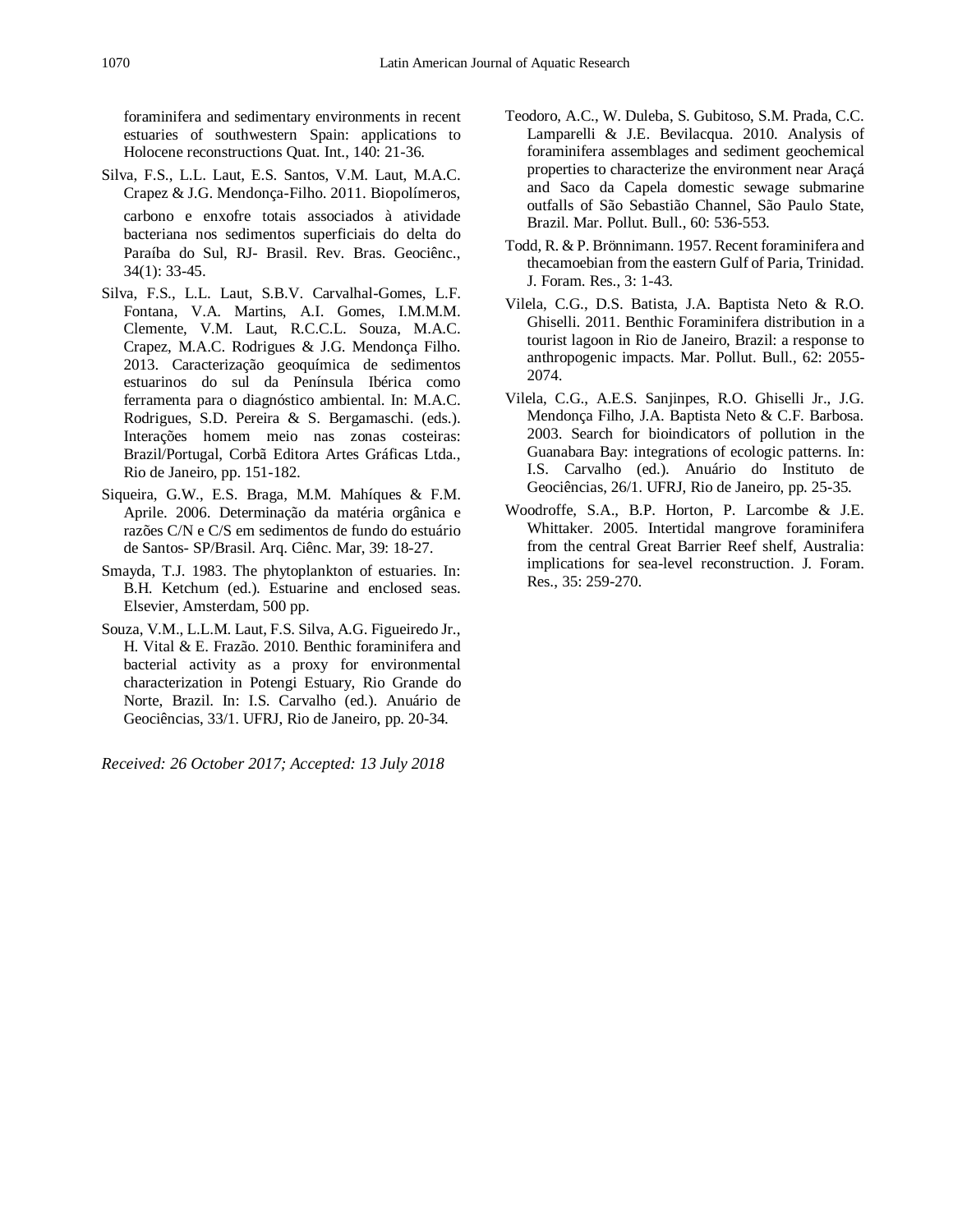**Appendix 1.** Abundance and ecological index of foraminifera from Saquarema Lagoon System (L: represent the living assemblage, and D: dead assemblage).

|                        | Ammonia parkinsoniana | Ammonia tepida   | Ammotuum salsum          | Buliminella elegantissima | Cribroelphidium excavatum | Cribroelphidium poeyanum | Elphidium gunteri | Haplophragmoides wilberti | Quinqueloculina seminula | Trochamminita salsa |
|------------------------|-----------------------|------------------|--------------------------|---------------------------|---------------------------|--------------------------|-------------------|---------------------------|--------------------------|---------------------|
| $SQ01_D$               | $\overline{0}$        | $\overline{0}$   | $\overline{0}$           | $\boldsymbol{0}$          | $\boldsymbol{0}$          | $\boldsymbol{0}$         | $\boldsymbol{0}$  | $\overline{0}$            | $\boldsymbol{0}$         | $\overline{0}$      |
| $SQ01_L$               | $\boldsymbol{0}$      | $\mathbf{1}$     | $\boldsymbol{0}$         | $\boldsymbol{0}$          | $\boldsymbol{0}$          | $\boldsymbol{0}$         | $\boldsymbol{0}$  | 6                         | 6                        | $\overline{7}$      |
| $SQ02_D$               | $\boldsymbol{0}$      | $\overline{0}$   | $\overline{0}$           | $\overline{0}$            | $\overline{0}$            | $\overline{0}$           | $\overline{0}$    | $\overline{0}$            | $\overline{0}$           | $\overline{0}$      |
| $SQ02_L$               | $\overline{0}$        | $\overline{0}$   | $\overline{0}$           | $\overline{0}$            | $\boldsymbol{0}$          | $\overline{0}$           | $\boldsymbol{0}$  | $\boldsymbol{0}$          | $\overline{0}$           | $\overline{0}$      |
| $SQ03_D$               | $\boldsymbol{0}$      | $\overline{0}$   | $\overline{0}$           | $\overline{0}$            | $\boldsymbol{0}$          | $\overline{0}$           | $\boldsymbol{0}$  | $\boldsymbol{0}$          | $\overline{0}$           | $\overline{0}$      |
|                        | $\boldsymbol{0}$      | $\overline{0}$   | $\mathbf{0}$             | $\overline{0}$            | $\boldsymbol{0}$          | $\boldsymbol{0}$         | $\boldsymbol{0}$  | $\boldsymbol{0}$          | $\overline{0}$           | $\overline{0}$      |
| $SQ03_L$               |                       |                  |                          |                           |                           |                          |                   |                           |                          |                     |
| $SQ04_D$               | $\boldsymbol{0}$      | 3                | 27                       | $\boldsymbol{0}$          | $\boldsymbol{0}$          | $\boldsymbol{0}$         | $\boldsymbol{0}$  | $\boldsymbol{0}$          | 33                       | $\overline{c}$      |
| $SQ04_L$               | $\boldsymbol{0}$      | $\overline{0}$   | $\mathbf{0}$             | $\overline{0}$            | $\boldsymbol{0}$          | $\overline{0}$           | $\boldsymbol{0}$  | $\boldsymbol{0}$          | $\boldsymbol{0}$         | $\overline{0}$      |
| $SQ05_D$               | $\boldsymbol{0}$      | $\overline{0}$   | $\mathbf{0}$             | $\boldsymbol{0}$          | $\boldsymbol{0}$          | $\boldsymbol{0}$         | $\boldsymbol{0}$  | $\boldsymbol{0}$          | $\boldsymbol{0}$         | $\boldsymbol{0}$    |
| $SQ05_L$               | $\boldsymbol{0}$      | $\overline{0}$   | $\boldsymbol{0}$         | $\boldsymbol{0}$          | $\boldsymbol{0}$          | $\boldsymbol{0}$         | $\boldsymbol{0}$  | $\boldsymbol{0}$          | $\overline{0}$           | $\boldsymbol{0}$    |
| SQ06_D                 | $\boldsymbol{0}$      | $\overline{0}$   | $\overline{0}$           | $\boldsymbol{0}$          | $\boldsymbol{0}$          | $\boldsymbol{0}$         | $\boldsymbol{0}$  | $\boldsymbol{0}$          | $\overline{0}$           | $\overline{0}$      |
| $SQ06_L$               | $\boldsymbol{0}$      | $\overline{0}$   | $\overline{0}$           | $\overline{0}$            | $\boldsymbol{0}$          | $\boldsymbol{0}$         | $\overline{0}$    | $\boldsymbol{0}$          | $\overline{0}$           | $\overline{0}$      |
| $SQ07_D$               | $\boldsymbol{0}$      | $\overline{0}$   | $\mathbf{0}$             | $\overline{0}$            | $\boldsymbol{0}$          | $\boldsymbol{0}$         | $\boldsymbol{0}$  | $\boldsymbol{0}$          | $\overline{0}$           | $\overline{0}$      |
| $SQ07_L$               | $\boldsymbol{0}$      | $\overline{0}$   | $\mathbf{0}$             | $\overline{0}$            | $\boldsymbol{0}$          | $\boldsymbol{0}$         | $\boldsymbol{0}$  | $\boldsymbol{0}$          | $\overline{0}$           | $\overline{0}$      |
| SQ08_D                 | 21                    | 134              | $\overline{0}$           | $\boldsymbol{0}$          | $\boldsymbol{0}$          | 8                        | $\boldsymbol{0}$  | $\boldsymbol{0}$          | $\overline{0}$           | $\overline{0}$      |
| SQ08_L                 | $\overline{7}$        | 165              | $\mathbf{0}$             | $\boldsymbol{0}$          | $\boldsymbol{0}$          | $\boldsymbol{0}$         | $\boldsymbol{0}$  | $\boldsymbol{0}$          | $\overline{0}$           | $\overline{0}$      |
| SQ09_D                 | 44                    | 70               | $\mathbf{0}$             | $\boldsymbol{0}$          | $\boldsymbol{0}$          | $\boldsymbol{0}$         | $\boldsymbol{0}$  | $\boldsymbol{0}$          | 17                       | $\overline{0}$      |
| $SQ09_L$               | 22                    | 65               | $\boldsymbol{0}$         | $\boldsymbol{0}$          | 23                        | $\boldsymbol{0}$         | 7                 | $\boldsymbol{0}$          | 38                       | $\boldsymbol{0}$    |
| SQ10_D                 | 110                   | 38               | $\boldsymbol{0}$         | $\overline{\mathbf{c}}$   | 56                        | $\overline{7}$           | 23                | $\boldsymbol{0}$          | 11                       | $\boldsymbol{0}$    |
| $SQL0_L$               | 37                    | 72               | $\overline{0}$           | $\overline{0}$            | 30                        | $\overline{0}$           | $\boldsymbol{0}$  | $\boldsymbol{0}$          | 44                       | $\boldsymbol{0}$    |
| $SQL1_D$               | 109                   | 12               | $\mathbf{0}$             | $\overline{0}$            | 23                        | 11                       | 56                | $\boldsymbol{0}$          | $\overline{21}$          | $\boldsymbol{0}$    |
| $SQL1_L$               | 44                    | 28               | $\boldsymbol{0}$         | $\overline{0}$            | 12                        | $\overline{0}$           | 56                | $\overline{0}$            | $\boldsymbol{0}$         | $\overline{0}$      |
| $SQ12_D$               | 19                    | 55               | 11                       | $\boldsymbol{0}$          | 33                        | $\boldsymbol{0}$         | 12                | $\boldsymbol{0}$          | 11                       | $\overline{0}$      |
| $SQL2_L$               | 84                    | 156              | $\mathbf{0}$             | $\boldsymbol{0}$          | 59                        | $\boldsymbol{0}$         | 23                | $\boldsymbol{0}$          | $\boldsymbol{0}$         | $\overline{0}$      |
| $SQ13_D$               | 145                   | 54               | $\overline{0}$           | $\boldsymbol{0}$          | 63                        | 8                        | 37                | $\boldsymbol{0}$          | $\overline{0}$           | $\overline{0}$      |
| $SQL13$ <sub>_L</sub>  | 54                    | 145              | $\mathbf{0}$             | $\boldsymbol{0}$          | 63                        | $\boldsymbol{0}$         | 37                | $\boldsymbol{0}$          | $\overline{0}$           | $\overline{0}$      |
| $SQ14_D$               | 82                    | 102              | $\overline{\mathcal{L}}$ | $\boldsymbol{0}$          | 62                        | $\boldsymbol{0}$         | 11                | $\boldsymbol{0}$          | $\boldsymbol{0}$         | $\boldsymbol{0}$    |
| $SQ14-L$               | 102                   | 82               | $\boldsymbol{0}$         | $\boldsymbol{0}$          | 62                        | $\boldsymbol{0}$         | 11                | $\boldsymbol{0}$          | $\boldsymbol{0}$         | $\boldsymbol{0}$    |
| SQ15<br>$\overline{D}$ | 82                    | 173              | $\overline{0}$           | $\mathbf{1}$              | 38                        | $\boldsymbol{0}$         | 21                | $\boldsymbol{0}$          | $\boldsymbol{0}$         | $\boldsymbol{0}$    |
| SQ15_L                 | 33                    | 84               | 0                        | 0                         | 82                        | 0                        | 11                | $\boldsymbol{0}$          | $\boldsymbol{0}$         | 0                   |
| SQ16_D                 | 160                   | 84               | $\boldsymbol{0}$         | $\boldsymbol{0}$          | 58                        | $\boldsymbol{0}$         | 32                | $\boldsymbol{0}$          | 0                        | $\boldsymbol{0}$    |
| $SQL6_L$               | 84                    | 160              | $\boldsymbol{0}$         | $\boldsymbol{0}$          | 58                        | $\boldsymbol{0}$         | 32                | $\boldsymbol{0}$          | 0                        | $\boldsymbol{0}$    |
| $SQ17_D$               | 130                   | 66               | $\boldsymbol{0}$         | $\boldsymbol{0}$          | 40                        | $\boldsymbol{0}$         | 15                | $\boldsymbol{0}$          | $\mathbf{1}$             | $\boldsymbol{0}$    |
| $SQ17$ _L              | 17                    | 118              | $\boldsymbol{0}$         | $\boldsymbol{0}$          | 14                        | $\boldsymbol{0}$         | 15                | $\boldsymbol{0}$          | 0                        | $\boldsymbol{0}$    |
| SQ18_D                 | 270                   | 25               | $\boldsymbol{0}$         | $\boldsymbol{0}$          | 29                        | 4                        | 10                | $\boldsymbol{0}$          | $\boldsymbol{0}$         | $\boldsymbol{0}$    |
| $SQL8_L$               | 36                    | 83               | $\boldsymbol{0}$         | $\boldsymbol{0}$          | 22                        | $\boldsymbol{0}$         | 16                | $\boldsymbol{0}$          | 0                        | $\boldsymbol{0}$    |
| $SQ19_D$               | 173                   | 110              | $\boldsymbol{0}$         | $\boldsymbol{0}$          | 48                        | $\boldsymbol{0}$         | 4                 | $\boldsymbol{0}$          | $\boldsymbol{0}$         | 0                   |
| $SQ19_L$               | 110                   | 173              | $\boldsymbol{0}$         | $\boldsymbol{0}$          | 48                        | $\boldsymbol{0}$         | $\overline{4}$    | $\boldsymbol{0}$          | $\boldsymbol{0}$         | $\boldsymbol{0}$    |
| SQ20_D                 | 82                    | 38               | $\boldsymbol{0}$         | $\boldsymbol{0}$          | 29                        | $\boldsymbol{0}$         | 13                | $\boldsymbol{0}$          | 0                        | 0                   |
| SQ20_L                 | 47                    | 318              | $\boldsymbol{0}$         | $\boldsymbol{0}$          | 23                        | $\overline{c}$           | 9                 | $\boldsymbol{0}$          | 0                        | 0                   |
| $SQ21_D$               | 40                    | 36               | $\boldsymbol{0}$         | $\boldsymbol{0}$          | 58                        | $\boldsymbol{0}$         | 13                | $\boldsymbol{0}$          | 0                        | $\boldsymbol{0}$    |
| $SQ21$ _L              | 76                    | 48               | $\boldsymbol{0}$         | $\boldsymbol{0}$          | 201                       | $\boldsymbol{0}$         | 21                | $\boldsymbol{0}$          | 0                        | 0                   |
| SQ22_D                 | $\boldsymbol{0}$      | $\boldsymbol{0}$ | $\boldsymbol{0}$         | $\boldsymbol{0}$          | $\boldsymbol{0}$          | $\boldsymbol{0}$         | $\boldsymbol{0}$  | $\boldsymbol{0}$          | $\boldsymbol{0}$         | $\boldsymbol{0}$    |
| $SQ22$ _L              | 0                     | $\boldsymbol{0}$ | $\boldsymbol{0}$         | 0                         | $\boldsymbol{0}$          | 0                        | $\boldsymbol{0}$  | 0                         | $\boldsymbol{0}$         | $\boldsymbol{0}$    |